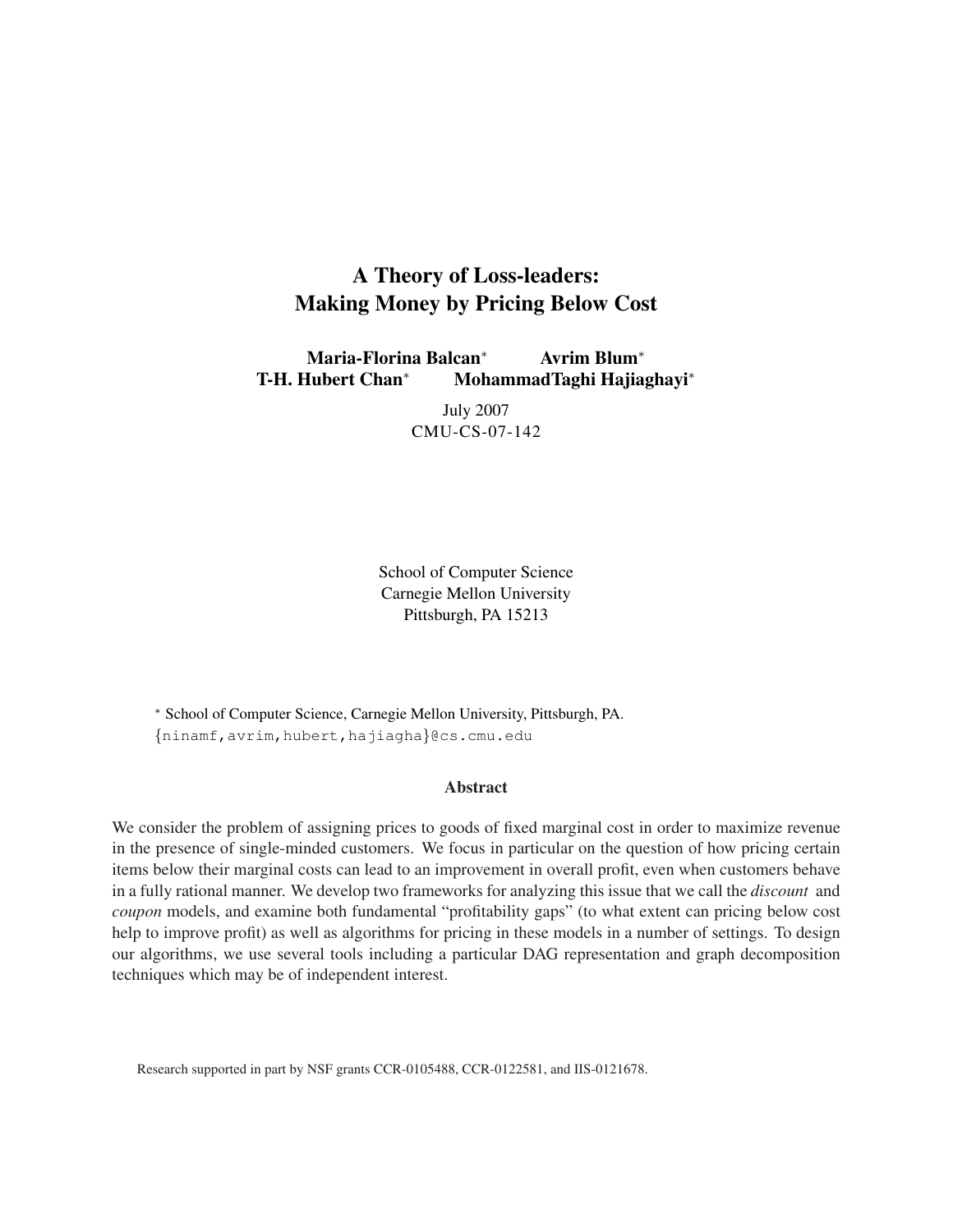Keywords: Pricing Below Cost, Unlimited Supply, Combinatorial Auctions, Single Minded Bidders, Mechanism Design, Profit Maximization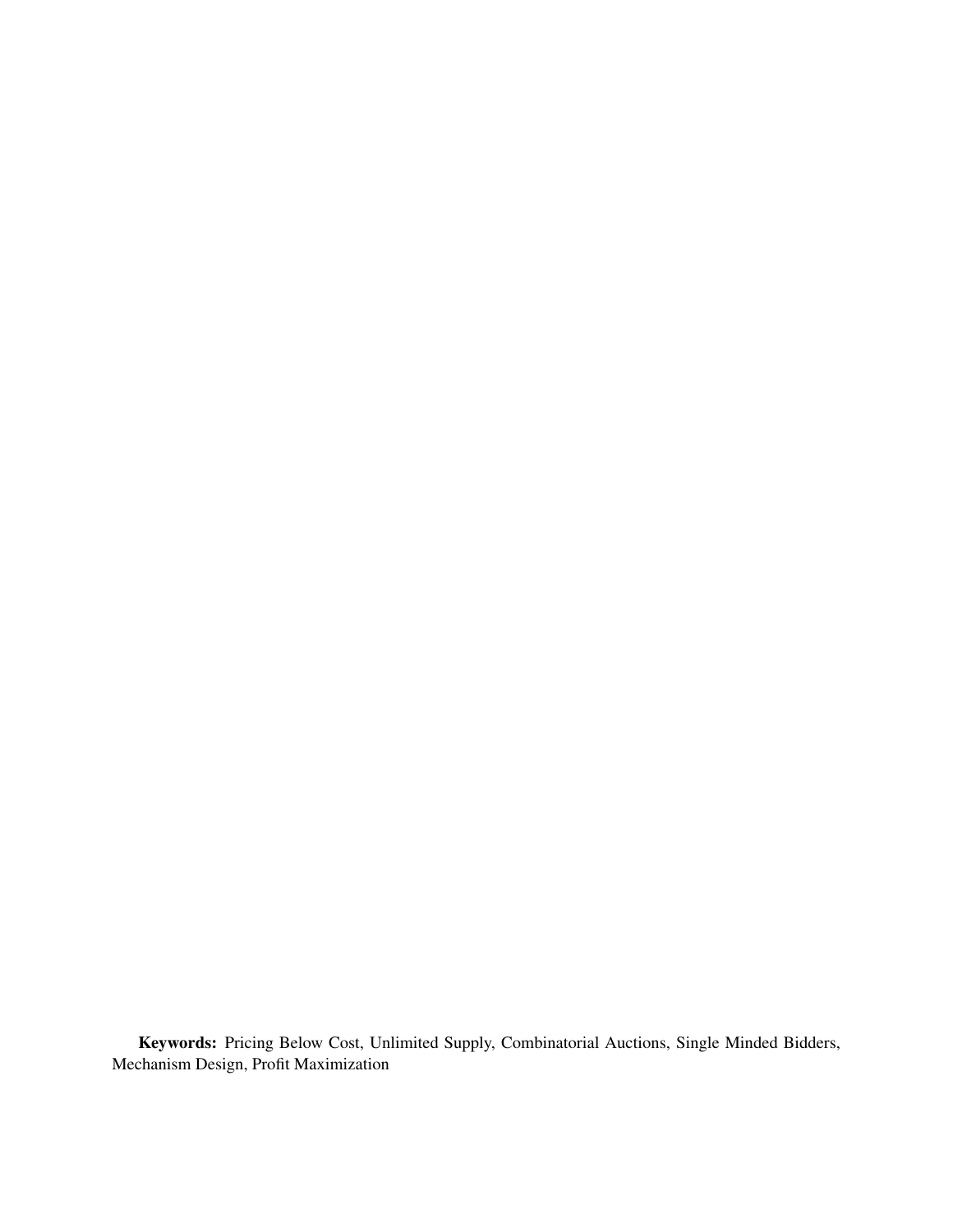### 1 Introduction

The notion of *loss-leaders*, namely pricing certain items below cost in a way that increases profit overall from sales of other items, is a common technique in marketing. For example, a hamburger chain might price its burgers below production cost but then have a large profit margin on sodas. Grocery stores often give discounts that reduce the cost of certain items even to zero, making money from other items the customers will buy while in the store. Video game makers often sell game consoles below cost and make up their profit on the games themselves.

Such "loss leaders" are often viewed as motivated by psychology: producing extra profit from the emotional behavior of customers who are attracted by the good deals and then do not fully account for their total spending. Alternatively, they are also often discussed in the context of selling goods of decreasing marginal cost (so the loss-leader of today will be a profit center tomorrow once sales have risen). However, even for items of fixed marginal cost, with fully rational customers who have valuations on different bundles of items and act to maximize utility, pricing certain items below cost can produce an increase in profit. For example, DeGraba [7] analyzes equilibria in a 2-firm, 2-good Hotelling market, and argues that the power of loss leaders is that they provide a method for focusing on high-profit customers: "a product could be priced as a loss leader if, in a market in which some customers purchase bundles of products that are more profitable than bundles purchased by others, the product is purchased primarily by customers that purchase more profitable bundles." Balcan and Blum  $[2]$  give an example, in the context of pricing n items of fixed marginal cost to a set of single-minded customers, where allowing items to be priced below cost can produce an  $\Omega(\log n)$ factor more profit than possible by pricing all items above cost. However, the issue of developing algorithms taking advantage of this idea was left as an open question.

In this paper we consider this problem more formally, introducing two theoretical models which we call the *discount model* and the *coupon model* for analyzing the profit that can be obtained by pricing below cost. These models are motivated by two different types of settings in which such pricing schemes can naturally arise. We then develop algorithms for several problems studied in the literature, including the "highway problem" [14] and problems of pricing vertices in graphs, as well as analyze fundamental gaps between the profit obtainable under the different models.

The two models we introduce are motivated by two types of scenarios. In the *discount model*, we imagine a retailer (say a supermarket or a hamburger chain) selling  $n$  different types of items, where each item *i* has some fixed marginal (production) cost  $c_i$  to the retailer. The retailer needs to assign a sales price  $s_i$  to each item, which could potentially be less than  $c_i$ . That is, the profit margin  $p_i = s_i - c_i$  for item i could be positive or negative. The goal of the retailer is to assign these prices so as make as much profit as possible from her customers. We will be considering the case of single-minded customers, meaning that each customer j has some set  $S_j$  of items he is interested in and will purchase the entire set (one unit of each item  $i \in S_j$ ) if its total cost is at most his valuation  $v_j$ , else nothing. As an example, suppose we have two items  $\{1, 2\}$ , each with production cost  $c_i = 10$  and two customers, one interested in item 1 only and willing to pay 20, and the other interested in both and willing to pay 25. In this case, by setting  $s_1 = 20$  and  $s_2 = 5$ (which correspond to profit margins  $p_1 = 10$  and  $p_2 = -5$ , and hence the second item is priced below cost) the retailer can make a total profit of 15. This is greater than the maximum profit (10) obtainable from these customers if pricing below cost were not allowed.

One thing that makes the discount model especially challenging is that profit is not necessarily monotone in the customers' valuations. For instance, in the above example, if we add a new customer with  $S_j = \{2\}$ and  $v_i = 3$  then the solution above still yields profit 15 (because the new customer does not buy), but if we increase  $v_j$  to 10, then any solution will make profit at most 10.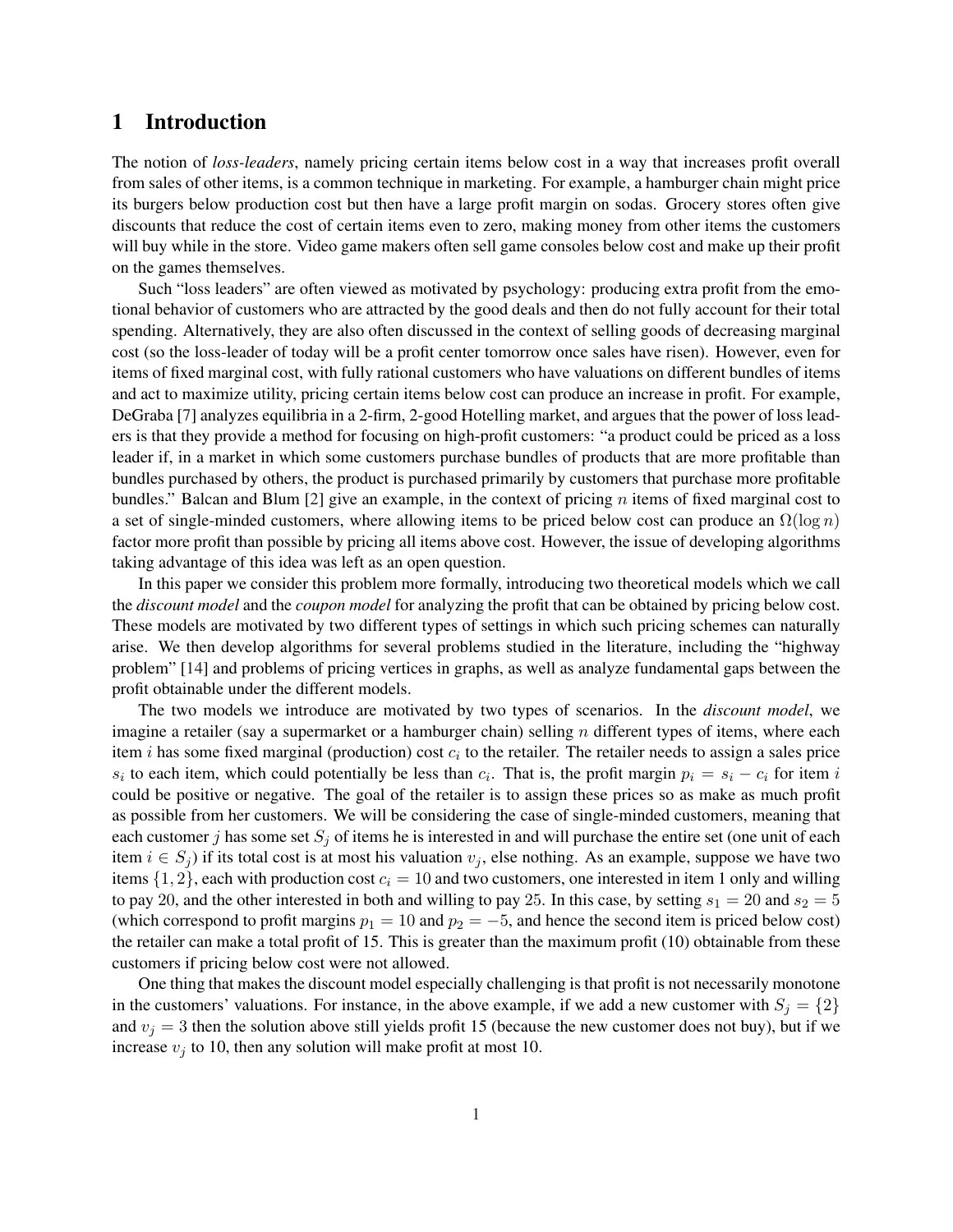The second model we introduce, the *coupon model*, is designed to at least satisfy monotonicity. This model is motivated by the case of goods with zero marginal cost (such as airport taxes or highway tolls). However, rather than setting actual negative prices, we instead will allow the retailer to give credit that can be used towards other purchases. Formally, each item i has marginal cost  $c_i = 0$  and is assigned a sales be used towards other purchases. Formally, each help  $\ell$  has marginal cost  $c_i = 0$  and is assigned a safes price  $p_i$  which can be positive or negative, and the price of a bundle S is  $\max(\sum_{i \in S} p_i, 0)$ , which is also th profit for selling this bundle. We again consider single-minded customers. A customer  $j$  will purchase his desired bundle  $S_i$  iff its price is at most his valuation  $v_i$ . Note that in this model we are assuming no free disposal: the customer is only interested in a particular set of items and will not purchase a superset even if cheaper (e.g., in the case of highway tolls, we assume a driver would either use the highway to go from his source to his destination or not, but would not travel additional stretches of highway just to save on tolls). As an example of the coupon model, consider a highway with three toll portions (items) 1, 2, and 3. Assume there are four drivers (customers) A, B, C, and D as follows: A, B, and C each only use portions 1, 2, and 3 respectively, but  $D$  uses all three portions. Assume that  $A, C$ , and  $D$  each are willing to pay 10 while  $B$ is wiling to pay only 1. In this case, by setting  $p_1 = p_3 = 10$  and  $p_2 = -10$ , we have a solution with profit of 30 (driver  $B$  gets to travel for free, but is not actually paid for using the highway). This is larger than the maximum profit possible (21) in the discount model or if we are not allowed to assign negative prices. Note that unlike the discount model, the coupon model at least satisfies monotonicity: because no individual customer produces a loss, increasing the valuation of a customer cannot reduce overall profit.

We can make the discount model look syntactically more like the coupon model by subtracting production costs from the valuations. In this view,  $w_j := v_j - \sum_{i \in S_j} c_i$  represents the amount *above production cost* that customer j is willing to pay for  $S_j$ , and our goal is to assign positive or negative profit margins  $p_i$ to each item *i* to maximize the total profit  $\sum_{j:w_j\geq p(S_j)} p(S_j)$  where  $p(S_j) = \sum_{i\in S_j} p_i$ . It is interesting in this context to consider two versions: in the *unbounded discount* model we allow the  $p_i$  to be as large or as small as desired, ignoring the implicit constraint that  $p_i \geq -c_i$ , whereas in the *bounded discount* model we impose those constraints. Note that in this view, the only difference between the unbounded discount model and the coupon model is that in the coupon model we redefine  $p(S_j)$  as  $\max(\sum_{i \in S_j} p_i, 0)$ .

We primarily focus on two well-studied problems first introduced formally by Guruswami et al. [14]: the *highway tollbooth* problem and the *graph vertex pricing* problem. In the highway tollbooth problem, we have n items (highway segments)  $1, \ldots, n$ , and each customer (driver) has a desired bundle that consists of some interval  $[i, i']$  of items (consecutive segments of the highway). The seller is the owner of the highway system, and would like to choose tolls on the segments (and possibly also coupons in the coupon model) so as to maximize profits. Even if all customers have the same valuation for their desired bundles, we show that there are  $log(n)$ -sized gaps between the profit obtainable in the different models. In the graph vertex pricing problem, we instead have the constraint that all desired bundles  $S_i$  have size at most 2. Thus, we can consider the input as a multi-graph whose vertex set represent the set of items and whose edges represent the costumers who want end-points of the edges. In this setting, the case that all customers have the same valuation v is not interesting (you can simply price all items at  $v/2$ ), but if customers have different valuations then there again are gaps between the models. We show that if this graph is *planar* then one can in fact achieve a PTAS for profit in each model.

**Related work:** Revenue maximizing auctions and algorithmic pricing problems have generated a great deal of interest recently; for a survey see the chapter "Profit Maximization in Mechanism Design" of Hartline and Karlin in [16]. Here we briefly describe related algorithmic work in the context of combinatorial auctions with single-minded customers.

Algorithmic pricing problems of this form were first posed by Guruswami et al. [14] though itempricing for unit-demand consumers with several alternative payment rules (i.e., rules that do not represent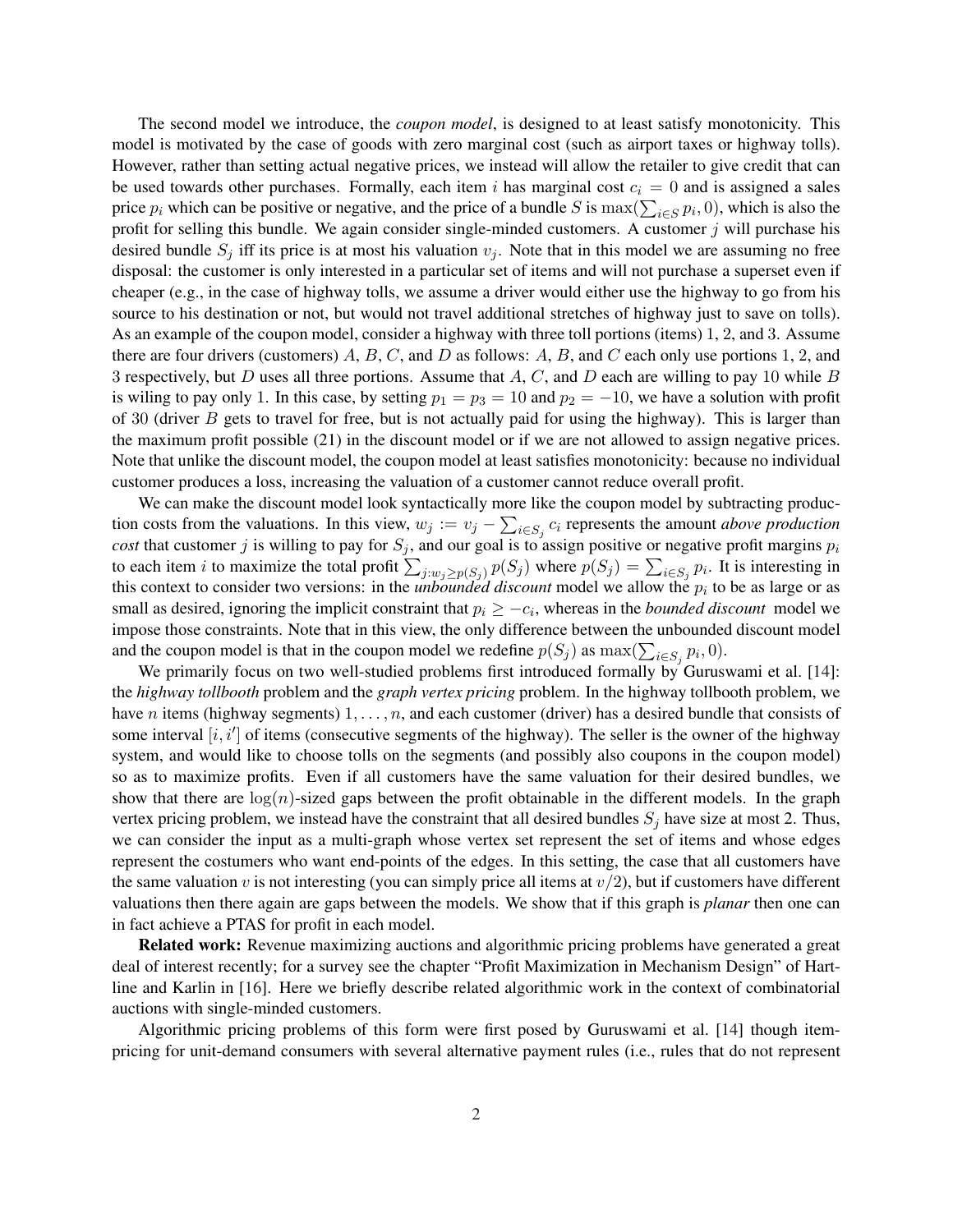quasi-linear utility maximization) were independently considered by Aggarwal et al. [1]. Guruswami et al. [14] show an O(log m + log n)-approximation for the general *hypergraph* problem (where customers have valuations over larger subsets,), where n is the number of items (vertices) and  $m$  is the number of customers (hyperedges). They also show that even the *graph* vertex pricing problem is APX-hard — and this is true even when all valuations are identical (if self-loops are allowed) or all valuations are either 1 or 2 (if self-loops are not allowed). In related work, Hartline and Koltun [15] give a  $(1 + \epsilon)$ -approximation that runs in time exponential in the number of vertices, but that is near-linear time when the total number of vertices in the hypergraph is constant. Recently, Demaine, Feige, Hajiaghayi, and Salavatipour [8] have shown that it is hard to approximate the hypergraph vertex pricing problem within a factor of  $\log^{\delta} n$ , for shown that it is hard to approximate the hypergraph vertex pricing problem within a ractor of log  $n$ , for some  $\delta > 0$ , assuming that NP  $\nsubseteq$  BPTIME $(2^{n^{\epsilon}})$  for some  $\epsilon > 0$ . In the case that the cardinality of the desired bundles is bounded by k, Briest and Krysta [4] give an  $O(k^2)$  approximation algorithm, which is improved to  $O(k)$  by Balcan and Blum [2]. Finally, both Briest and Krysta [4] and Grigoriev et al. [13] proved that optimal pricing is weakly NP-hard for the special case of the *highway* problem. For the same problem [2] improved the approximation of Guruswami et al. [14] from  $O(\log m + \log n)$  to  $O(\log n)$ . We note that all previous work focused just on the case that pricing below production cost is not allowed; pricing below cost was posed as an intriguing open question in [2].

Our results: The pricing problems as defined above are very general. In this paper, we focus on designing efficient algorithms for several important cases of this problem with guaranteed approximation factors.

We begin by proving fundamental profitability gaps between the different models under consideration. We then present several structural properties of our models that will be used in our algorithms. One of these is that for the graph and highway problems, we can polynomially bound the absolute values of positive and negative prices in an optimal solution in the coupon and unbounded discount models. Note that this is not trivial since one could imagine very large (e.g., exponential) positive and negative prices which cancel each other out. In fact, it is not even true for the general hypergraph problem even for edges of size 3. We also introduce a DAG representation for dealing with the highway tollbooth problem, that is especially convenient for algorithms. Roughly speaking, in this representation, the problem becomes one of partitioning a DAG into levels to optimize different objectives depending on the models. Here the vertices of the DAG are partial sums for initial segments of the highway tolls and the edges correspond to the customers who want to use this highway partially. We use the DAG representation both for designing our algorithms, and for proving the existence of bounded optimal solutions under all models (see above).

Next, we present two constant factor approximation algorithms for the highway problem under the coupon model when the customers valuations are all equal. The first has approximation factor 2.33 and is based on a semidefinite programming approach. The second approximation is a simpler 4-approximation *randomized* algorithm which has the advantage of being *oblivious*; here, we post prices for the items independently from the customers' valuations (even before seeing any customers) and in this sense our algorithms are even stronger than online pricing in this model. Our 4-approximation extends to the tollbooth problem on tree-networks as well (not just the line). Moreover, these algorithms generalize to the case when customers have a small number of distinct valuations. Furthermore, with extra assumptions, we obtain a QPTAS for the highway problem under general customer valuations with a bounded number of negatively priced items.

We show two polynomial-time approximation schemes (PTAS's), one for vertex pricing of planar graphs (more generally graphs excluding a fixed minor) and one for the special case of the highway problem when the customers form a hierarchy, under both coupon and discount models. In the former PTAS, we use the recent result of Demaine et al. [9] for decomposing H-minor-free graphs into graphs of bounded treewidth,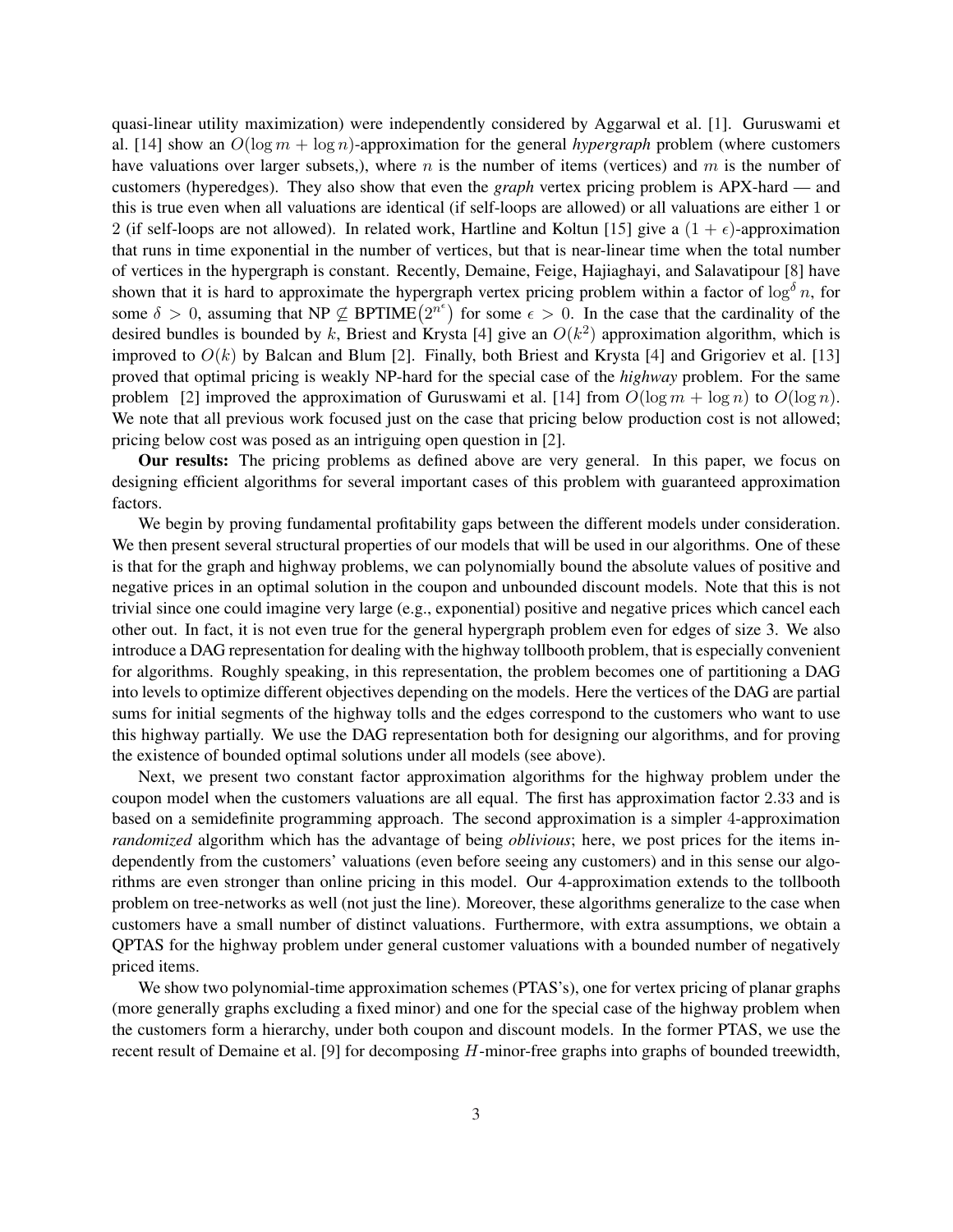and for the latter PTAS, we use bounded negative prices (as mentioned above) together with dynamic programming.

It is worth mentioning we do not focus on *incentive-compatibility* issues in this paper, since that issue is very similar to the one considered in [3, 2].

# 2 Notation and Definitions

We assume we have m customers and n items (or "products"). We are in an *unlimited supply* setting, meaning that the seller is able to sell any number of units of each item. We consider *single-minded customers*, which means that each customer is interested in only a single bundle of items and has valuation 0 on all other bundles. Therefore, valuations can be summarized by a set of pairs  $(e, v_e)$  indicating that a customer is interested in bundle (hyperedge) e and values it at  $v_e$ . Given the hyperedges e and valuations  $v_e$ , we wish to compute a pricing of the items that maximizes the seller's profit. We assume that if the total price of the items in e is at most  $v_e$ , then the customer  $(e, v_e)$  will purchase all of the items in e, and otherwise the customer will purchase nothing. Given a price vector  $p$  over the  $n$  items, it will be convenient to define customer will plant  $p(e) = \sum_{i \in e} p_i$ .

Let us denote by E the set of customers, and V the set of items, and let h be  $\max_{e \in E} v_e$ . Let  $G =$  $(V, E, v)$  be the induced hypergraph, whose vertices represent the set of items, and whose hyperedges represent the customers. Notice that G might contain self-loops (since a customer might be interested in only a single item) and multi-edges (several customers might want the same subset of items). The special case that all customers want at most two items, so G is a graph, is known as the *graph vertex pricing* problem [2, 5, 6]. Another interesting case considered in previous work [2, 5, 6, 14] is the *highway* problem. In this problem we think of the items as segments of a highway, and each desired subset e is required to be an interval  $[i, j]$ of the highway.

Reduced Instance: In many of our algorithms, it is convenient to think about the *reduced instance*  $\tilde{G} = (V, E, w)$  of the problem which is defined as follows. Let  $b_i$  denote the marginal cost of item i. Suppose customer e has valuation  $v_e$ . Then, in the reduced instance, its valuation becomes  $w_e := v_e - \sum_{i \in e} b_i$ . Now, if we give item i a price  $p_i$  in the reduced instance, then its real selling price would be  $s_i := p_i + b_i$ . In previous work [2, 5, 6, 14], the focus was on pricing above cost, which in our notation, corresponds to the case where  $p_i \geq 0$ , for every item i. However, as mentioned in the introduction, in many natural cases, we can potentially extract more profit by pricing certain items below cost (which corresponds to the case where  $p_i < 0$ ).

From now on, we always think in terms of the reduced instance. We formally define all the *pricing models* we consider as follows:

**Positive Price Model:** In this model, we require the selling price of an item to be at or above its production cost. Hence, in the reduced instance, we want the price vector p with positive components production cost. Hence, in the reduced instance, we want the price vector **p** with positive components  $p_i \ge 0$  that maximizes  $\text{Profit}_{pos}(\mathbf{p}) = \sum_{e:we \ge p(e)} p(e)$ . Let  $\mathbf{p}_{pos}^*$  be the price vector with the maximum profit under positive prices and let  $\text{OPT}_{pos} = \text{Profit}_{pos}(\mathbf{p}_{pos}^*)$ .

Discount Model: In this model, the selling price of an item can be arbitrary. In particular, the price can be below the cost, or even below zero. We want the price vector **p** that maximizes Profit  $disc(\mathbf{p}) = \sum_{k=0}^{\infty}$  $e: w_e \ge p(e)$   $p(e)$ . Let  $\mathbf{p}_{disc}^*$  be the price vector with the maximum profit and let  $\text{OPT}_{disc} = \text{Profit}_{disc}(\mathbf{p}_{disc}^*)$ .

B-Bounded Discount Model: In this model, the selling price of an item i can be below its production cost  $b_i$ , but cannot be below zero. This corresponds to a negative price in the reduced instance, but it is bounded below by  $-b_i$ . For simplicity, we assume that the production costs of all items are each B. We bounded below by  $-v_i$ . For simplicity, we assume that the production costs of an items are each *D*. We want the price vector **p** with components  $p_i \ge -B$  that maximizes  $\text{Profit}_B(\mathbf{p}) = \sum_{e:w_e \ge p(e)} p(e)$ . Let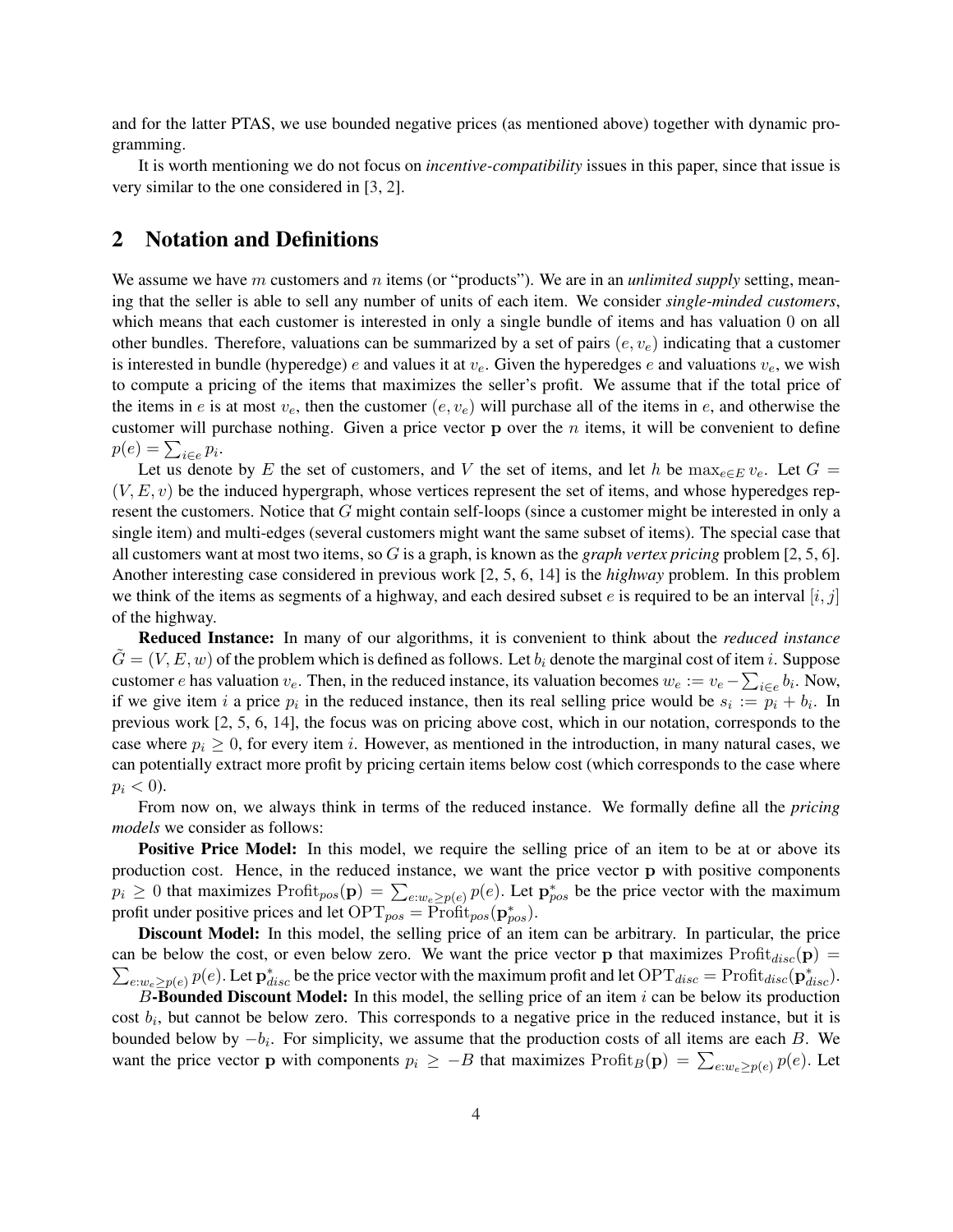$\mathbf{p}_B^*$  be the price vector with the maximum profit and let  $\text{OPT}_B = \text{Profit}_B(\mathbf{p}_B^*)$ . Observe that from the definitions  $\text{OPT}_{pos} \leq \text{OPT}_B \leq \text{OPT}_{disc}$ .

Coupon Model: This model makes most sense in which the items have zero marginal cost, such as airport taxes or highway tolls. In this model, the selling price of an item can actually be negative. However, we impose the condition that the seller not make a loss in any transaction with any customer. We want the we impose the condition that the sener hot make a loss in any transaction with any customer. We want the price vector p that maximizes  $Profit_{coup}(p) = \sum_{e:w_e \geq p(e)} max(p(e), 0)$ . Let  $p^*_{coup}$  be the price vector with the maximum coupon profit and let  $\text{OPT}_{coup} = \text{Profit}_{coup}(\mathbf{p}_{coup}^*)$ . From the definition, it is immediate that  $\text{OPT}_{pos} \leq \text{OPT}_{coup}.$ 

#### 2.1 Gaps between the Models

We state below a few fundamental gaps between the models. In proving these gaps we use the following note which follows from a proof in [14].

Note 1 *If all the valuations are integral, then there exists an optimal solution with all prices integral, under all our models (positive, coupon, and (*B*-bounded) discount models).*

**Theorem 1** *For the highway problem, there exists an*  $\Omega(\log n)$  *gap between the positive price model and the (B-bounded) discount model, even for*  $B = 1$ *.* 

*Proof:* In this example, each customer e has valuation  $w_e = 1$ . Let  $S_0$  be the instance that consists of one item  $i_0$  and one customer of the form  $\{i_0\}$ . We then define  $S_r$  recursively for  $r \geq 1$ . In order to construct  $S_r$ , we first construct two copies of  $S_{r-1}$ , placed side by side, with one new item placed between the two copies; finally, we include  $2<sup>r</sup>$  customers, each of whose set includes all items.

It follows that the number of items in  $S_r$  is  $n_r := 2^{r+1} - 1$ . Moreover, by setting the prices of the items to  $(1, -1, 1, -1, \dots, -1, 1)$ , we can collect one unit of profit from each customer, and hence we have  $\text{OPT}_B(S_r) = 2^r r.$ 

Next, we show by induction on r that  $\text{OPT}_{pos}(S_r) = 2^{r+1} - 1$ . The claim is trivial for  $r = 0$  as there is only 1 customer. Assume the result is true for some  $r \geq 0$ . Consider the instance  $S_{r+1}$ . Observe that we can assume that the optimal solution has integral prices, by Note 1. If we collect some profit from customers whose sets include all items, there can be exactly one item priced 1 and the rest priced 0. Hence, in this case, the profit is  $1 + 2 + \cdots + 2^{r+1} = 2^{r+2} - 1$ . If we do not collect any profit those customers, then we have two independent copies of  $S_r$  and hence by induction hypothesis, the maximum profit collected is  $2(2^{r+1}-1) = 2^{r+1}-2$ . Hence, we have  $\text{OPT}_B/\text{OPT}_{pos} = \Omega(r) = \Omega(\log n_r)$  and the claim follows.

Theorem 2 *For the highway problem, there exists an* Ω(log n) *gap between the coupon model and the (*B*-bounded) discount model.*

*Proof:* This proof is a bit more involved than for Theorem 1 and appears in Appendix A.  $\blacksquare$ 

Theorem 3 *For the graph vertex pricing problem, there exists an* Ω(log B) *gap between the positive price model and the* B*-bounded discount model, even for a bipartite graph.*

*Proof:* Analogous to the example in [2]. ■

Note 2 *The graph vertex pricing problem is APX-hard under all our models.*<sup>1</sup>

<sup>&</sup>lt;sup>1</sup>One can easily extend the result in  $[14]$  to our setting too.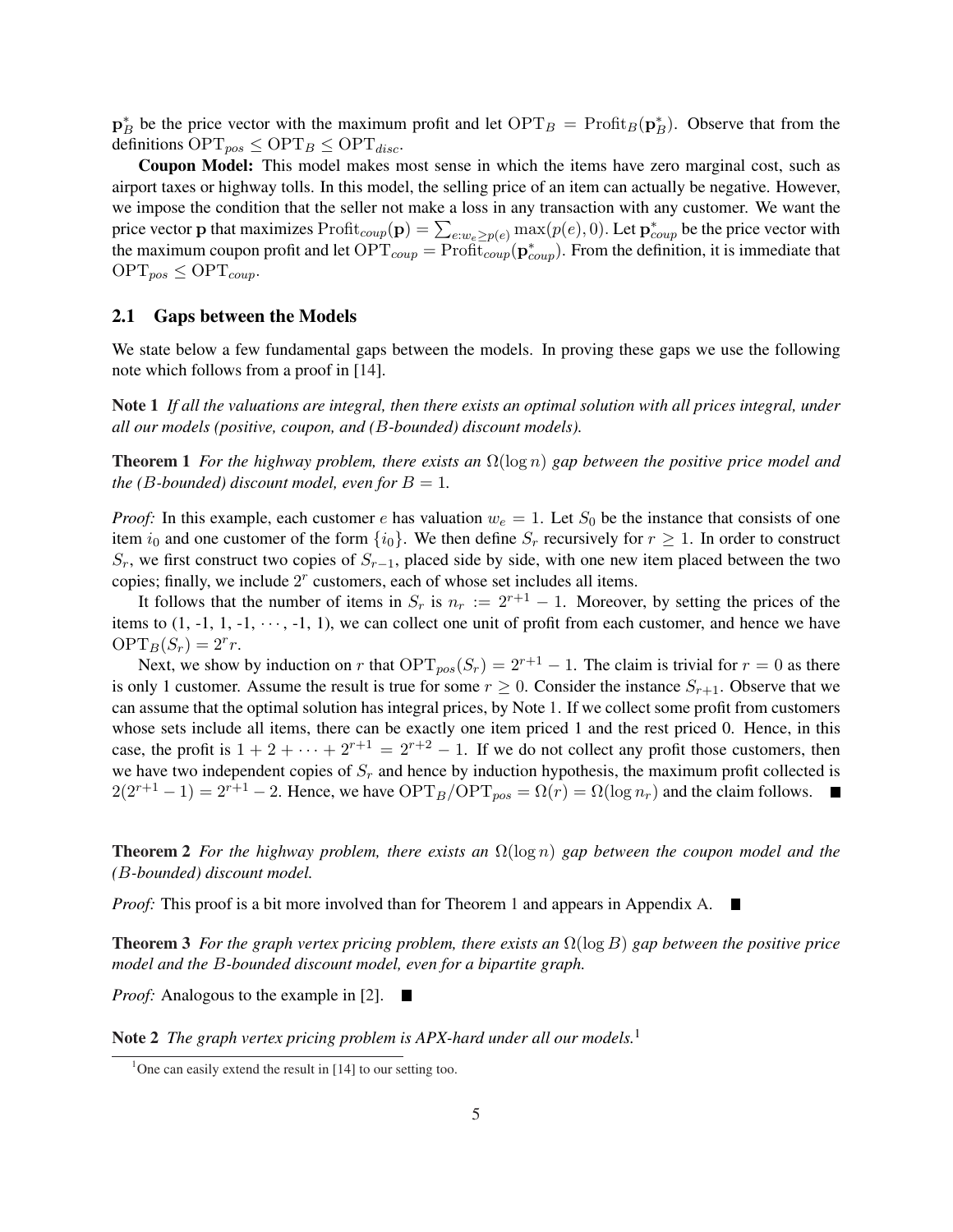### 3 Main Tools

We describe the main tools we use throughout the paper. These tools allow us to give bounds on the prices of items in an optimal solution in each of the pricing models.

#### 3.1 DAG Representation of the Highway Problem

We describe here an alternative, very convenient representation of the Highway Problem. This representation proves to be extremely convenient both for the analysis (as seen in the following lemma) and for the design of algorithms (as seen in the algorithms we present in Section 4.1).

Suppose the *n* items are in the order  $l_1, l_2, \ldots, l_n$ , with corresponding prices  $p_1, p_2, \ldots, p_n$ . Then, for suppose the *n* nems are in the order  $i_1, i_2, \ldots, i_n$ , while corresponding prices  $p_1, p_2, \ldots, p_n$ . Then, for each  $0 \le i \le n$ , we have a node  $v_i$  labelled with the partial sum  $s_i := \sum_{j=1}^i p_i$ , where  $s_0 = 0$ . A customer corresponds to a subset of the form  $\{l_i, \ldots, l_j\}$ , which is represented by a directed arc from  $v_{i-1}$  to  $v_j$ .

Lemma 1 *Under all pricing models (positive price model, (bounded) discount model, coupon model), there is always an optimal solution such that*  $s_{max} - s_{min} \le nh$ , where  $s_M := \max\{s_i : 0 \le i \le n\}$  and  $s_m := \min\{s_i : 0 \le i \le n\}$ , and h is the maximum valuation.

*Proof:* In each of the models, consider the optimal solution that minimizes  $s_M - s_m$ . Suppose in this case, we still have  $s_M - s_m > nh$ . Then, it follows that there must exists an open interval I in the real line of length L strictly greater than h such that no  $s_i$  lies in I. We show that it is possible to reduce all those  $s_i$ 's that is to the right of I by  $\delta := L - h$  without decreasing the profit. This would contradict the minimality of  $s_M - s_m$ .

Note that we only have to consider arcs between the left and right of I. If there are no such arcs, then of course we can reduce all those  $s_i$ 's to the right of I by  $\delta$  without changing the profit. If there is an arc going from  $s_i$  to  $s_j$  where  $s_i < I$  and  $s_j > I$ , then no profit is generated from the customer corresponding to this arc anyway. After reducing  $s_j$  by  $\delta$ , the valuation of this arc is still at least h and so the profit due to this arc cannot decrease.

It remains to consider an arc going from  $s_j$  to  $s_i$ , where  $s_j > I$  and  $s_i < I$ . There can be no such arc in the positive price model. In this case, we have to suffer a loss of  $s_j - s_i$  in the (bounded) discount model and just gain nothing in the coupon model. Hence, if we reduce  $s_i$  by  $\delta$ , the loss suffered would be reduced by  $\delta$  in the discount model due to this arc, and no change in the coupon model. In either case, the total profit does not decrease. 

#### 3.2 The Existence of a Bounded Solution for Graph Vertex Pricing

Remember that in the graph setting, we denote the set of items by  $V$ , and each customer is interested in at most two items. We represent the set of customers interested in exactly two items by the set of (multi) edges E, and the set of customers interested in exactly one item by the (multi) set N, where for each  $e \in E \cup N$ ,  $w_e \in \mathbb{Z}$  is customer e's valuation.

Lemma 2 *Under all the pricing models (in particular the coupon model and (bounded) discount model), there is an optimal price vector*  $p^* \in \mathbb{R}^V$  *that is half-integral if all customers' valuations are integral. Moreover, if all valuations are at most h, then*  $p^*$  can be chosen to be bounded in the sense that for all  $v \in V$ ,  $|\mathbf{p}^*(v)| \leq 2nh$ .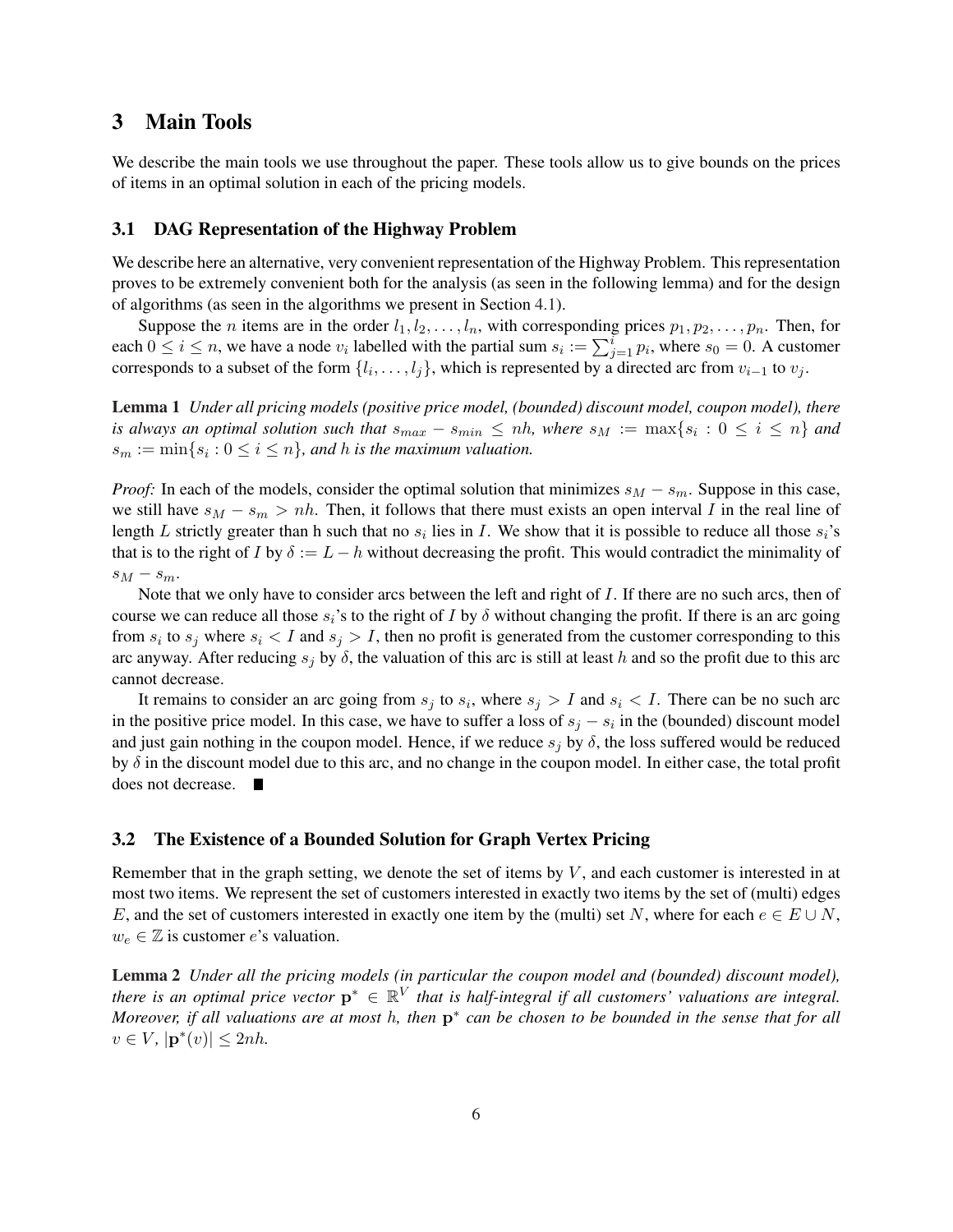*Proof:* Our description works for all models and distinctions would be made where necessary. We first consider B-bounded discount model. Observe that prices must be in the range  $[-B, h + B]$ . Hence, if B is small, then the result is trivial. If  $B$  is large, then we actually show that it is not necessary to price too low by resorting to the proof for the (unbounded) discount model.

Observe that the optimal price vector  $p^*$  is an extreme point of some polytope which we describe as follows. Suppose we know  $A \subseteq E$  and  $B \subseteq N$  are the customers from whom we obtain a positive profit in an optimal solution. Consider the following polytope:

$$
p_i + p_j \le w_e, \quad \text{for } e = \{i, j\} \in A \tag{1}
$$

$$
p_i \le w_e, \quad \text{for } e = \{i\} \in B \tag{2}
$$

Note that the objective function we are maximizing is different under different models.

te that the objective function we are maximizing<br>Coupon model:  $\sum_{\{i,j\} \in A} (p_i + p_j) + \sum_{\{i\} \in B} p_i$ 

Coupon model:  $\sum_{\{i,j\} \in A} (p_i + p_j) + \sum_{\{i\} \in B} p_i$ <br>discount model:  $\sum_{\{i,j\} \in E} (p_i + p_j) + \sum_{\{i\} \in N} p_i$ 

Hence, an optimal solution  $p^*$  corresponds to some basic solution specified by a system of equalities indexed by  $J \subseteq E$  and  $I \subseteq N$ .

$$
p_i + p_j = w_e, \text{ for } e = \{i, j\} \in J
$$

$$
p_i = w_e, \text{ for } e = \{i\} \in I
$$

We first show that there exists a half-integral p such that for all  $e = \{i, j\} \in J$ ,  $p(i) + p(j) = w_e$ . Observe that if a component of the graph  $(V, J)$  contains some i such that  $\{i\} \in I$ , then for all j in that component,  $p(j)$  is integral. Hence, without loss of generality, we assume that I is empty. First consider the case when the graph  $(V, J)$  is bipartite with bipartition  $(A, B)$ . Observe that for any  $\delta > 0$ , we can increase the price of all items in A by  $\delta$  and decrease the price of all items in B by  $\delta$  without violating any equalities in J. By considering each connected component of  $(V, J)$  and observing that  $w_e$ 's are integral, we conclude there exists an integer p satisfying all equalities in J.

For general  $(V, J)$ , we use a standard technique. Consider two copies  $V^1, V^2$  of V such that for each  $e = \{i, j\} \in J$ , we have two equalities:  $p_i^1 + p_j^2 = w_e$  and  $p_i^2 + p_j^1 = w_e$ . It follows that  $\{p_i = \frac{1}{2}\}$  $\frac{1}{2}(p_i^1+p_i^2)\}$ is a solution to the original system if  $\{p_i^1, p_i^2\}$  is a solution to the new system. Since the new system corresponds to a bipartite graph, it must have an integral solution. Hence, it follows that the original system has a half-integral solution.

We next show that there exists a bounded optimal price vector  $p^*$ . We consider each connected component C in  $(V, J)$ . Consider any two vertices x and y in C and any p satisfying the equalities in J. Then, there exists  $x = x_0, x_1, \ldots, x_k = y$ , where  $k \leq |C| - 1$ , such that for  $1 \leq i \leq k$ ,  $e_i = \{x_{i-1}, x_i\} \in J$ . Hence, it follows that  $p(x_{i-1}) + p(x_i) = c_i$ . Multiplying each equation by  $(-1)^{i+1}$  and summing up over Frence, it follows that  $\mathbf{p}(x_{i-1}) + \mathbf{p}(x_i) = c_i$ . Multiplying each equation by  $(-1)$  and summing up over <br>*i*, we have  $|\mathbf{p}(x_0) + (-1)^{k+1}\mathbf{p}(x_k)| = |\sum_{i=1}^k (-1)^{i+1}c_i| \le kh \le (n-1)h$ . Hence, if we can show that there exists  $x \in C$  such that  $|\mathbf{p}(x)| \le nh$ , then it follows that for all y in C,  $|\mathbf{p}(y)| \le 2nh$ . This is certainly achieved if the component contains some i such that  $\{i\} \in I$ . Hence, without loss of generality, we assume this is not the case. If the component  $C$  is bipartite, then using a similar argument as above, one can show that there exists a solution p such that for some x in C,  $p(x) = 0$ . If the component C is non-bipartite, then there must be an odd cycle  $x_0, x_1, \ldots, x_k, x_{k+1} = x_0$ , where k is even. As before, we have  $2x_0 = x_0 + (-1)^{k+2}x_{k+1} = \sum_{i=1}^{k+1}$  $_{i=1}^{k+1} c_i$ . Hence, it follows that  $|x_0| \leq \frac{1}{2}nh$ .

### 4 Coupon Model

We next consider the coupon model. The main feature of the coupon model is that even when the sum of the prices for the items that a customer wants is negative, the net profit obtained from that customer is still zero.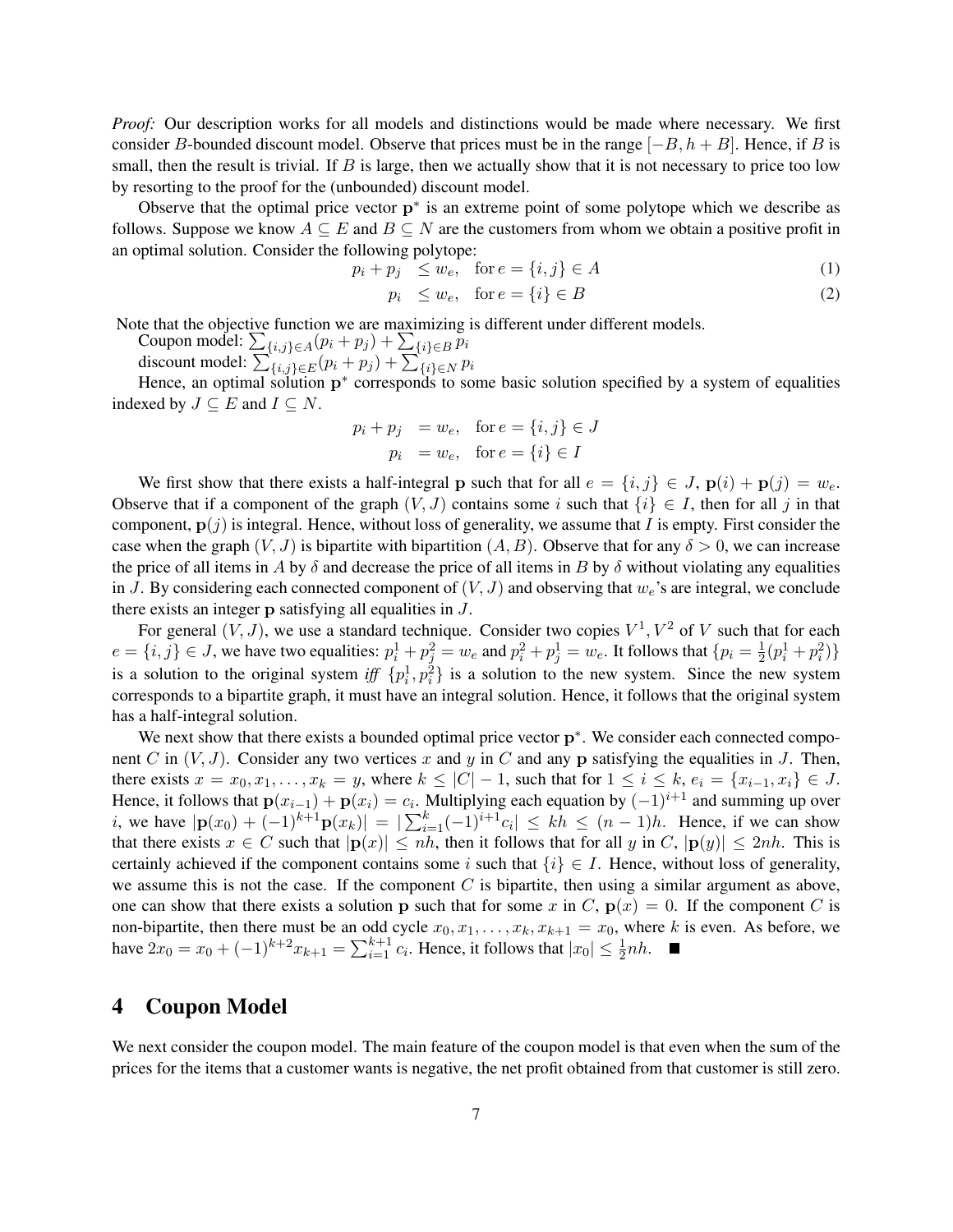#### 4.1 Constant Factor Approximation Algorithms for the Highway Problem

We show in the following constant factor approximation algorithms for the highway problem under the coupon model, in the case when all the customers' valuations are identical.<sup>2</sup>

We start by presenting our first 4-approximation algorithm. As mentioned before, this algorithm is oblivious, i.e., we post prices for the items *before* seeing any customers and in this sense our guarantees are even stronger than those for the online pricing in this model. We also show how we can extend this algorithm to tollbooth problem on tree-networks.

Since all valuations  $w_e$  are equal, for simplicity and without loss of generality we assume all are equal to 1.

#### Theorem 4 *There is a* 4*-approximation algorithm under the coupon model for the highway problem in the case when all all customers' valuations are precisely* 1*.*

*Proof:* First, we represent the problem as a DAG as described in Section 3.1: each node corresponds to a partial sum and each customer is represented as a directed edge from its left node to right node. Then, we simply randomly assign 0 or 1 to each partial sum independently. (This then clearly corresponds to a pricing vector in the original instance that uses only prices  $0, 1$  and  $-1$ .)

To see that this algorithm is a 4-approximation algorithm, it's enough to simply notice that with probability  $\frac{1}{4}$  we get a profit of 1 from each customer; this clearly implies a 4-approximation algorithm for the coupon model.

Markov Chain interpretation: The randomized algorithm described in Theorem 4 has a Markov Chain interpretation. The system has a state that corresponds to the partial sum of the prices of items beginning from the left. If the state is 0, then with probability  $\frac{1}{2}$ , the state remains the same and the price of the next item is 0, and with probability  $\frac{1}{2}$ , the state changes to 1 and the price of the next item is 1. Similarly, if the state is 1, then with probability  $\frac{1}{2}$ , the state remains the same and the price of the next item is 0, and with probability  $\frac{1}{2}$ , the state changes to 0 and the price of the next item is  $-1$ .

Note: Our randomized algorithm can actually be generalized for the Highway Problem on Trees. In this setting, we are given a tree and each edge corresponds to an item, while a customer's bundle corresponds to a (simple) path in the tree, and as before we assume that each customer's valuation is 1. For a precise algorithm and proof see Theorem15 in Appendix A.

Note that the algorithms in Theorems 4 and 15 are extremely simple and they use *posted* prices, which directly implies we can adapt them to the online setting. We present in the following a more refined approximation algorithm that achieves a better 2.33-approximation guarantee for the basic highway problem.

Theorem 5 *There is a* 2.33*-approximation algorithm under the coupon model for the highway problem in the case when all all customers' valuations are precisely* 1*.*

*Proof:* First, we represent the problem as a DAG as described in Section 3.1: each node corresponds to a partial sum and each customer is represented as a directed edge from its left node to right node. We then use the algorithm 0.859 approximation algorithm presented in [12] for the MAX DICUT problem to get  $\frac{1}{0.859}$ approximation for OPT that uses no more than two levels, i.e., the partial sums are either 0 or 1.

Hence, in order to show the result, it suffices to use Note 1 and show that there exists a solution in which the partial sums are either 0 or 1 and has profit at least  $\frac{1}{2}OPT_{coup}$ . Consider the partial sums in an optimal

<sup>&</sup>lt;sup>2</sup> For this special case the problem was shown to be solvable in polynomial time under the positive price model; specifically, [14] shows an exact  $O(m^3)$ -time dynamic programming algorithm.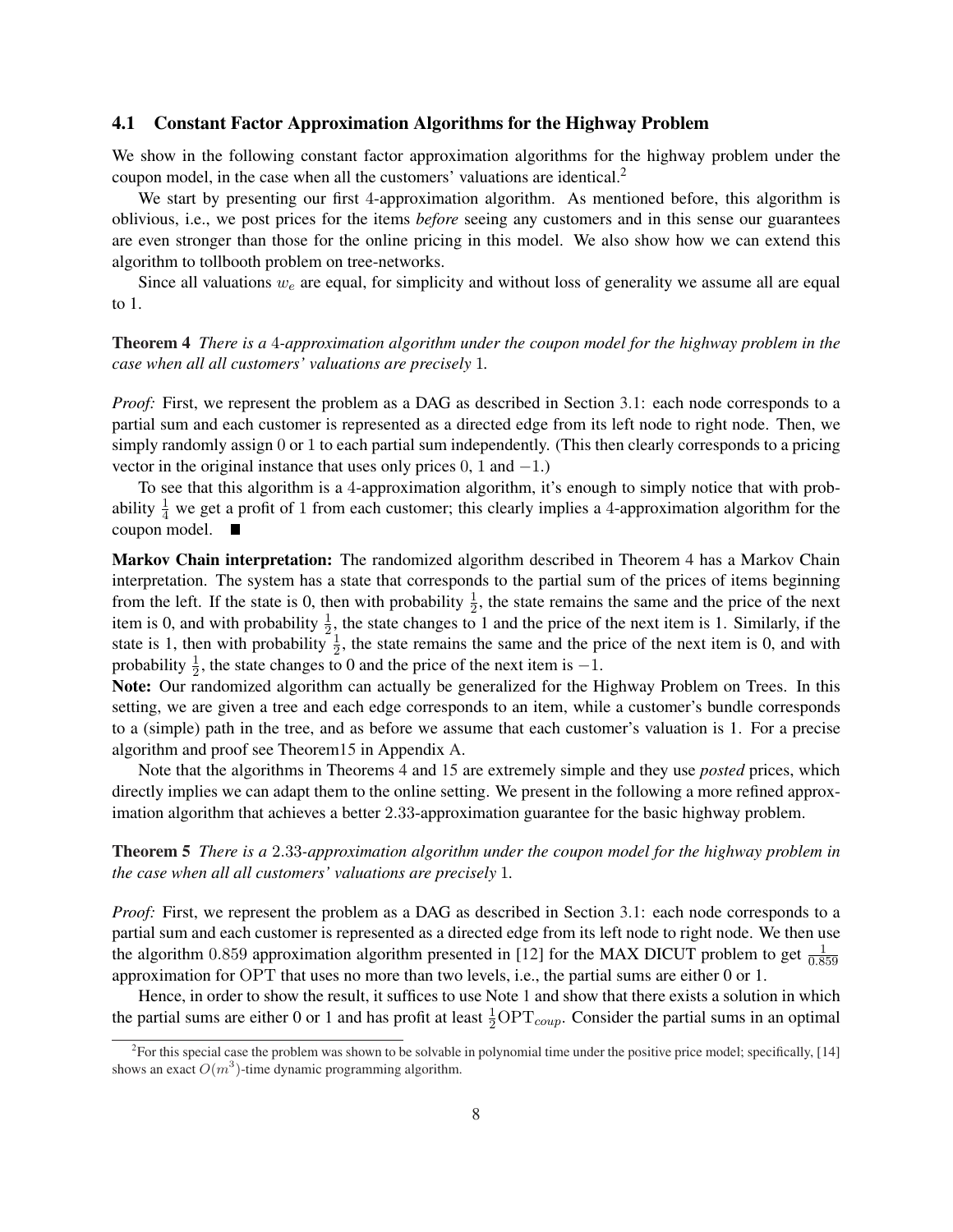solution. Observe that for each customer from which we get a profit (of 1), we still obtain a profit for that customer after modifying the solution in exactly one of the following ways:

- 1. If a partial sum is even, set it to 0, otherwise set it to 1.
- 2. If a partial sum is even, set it to 1, otherwise set it to 0.

Hence, by choosing the modification that yields higher profit, the claim follows.  $\blacksquare$ 

Note that Lemma 1 implies here a fully polynomial time approximation scheme for the case that the desired subsets of different (single-minded) customers form a hierarchy. Specifically:

Theorem 6 *Under the coupon model we have a fully polynomial time approximation scheme for the case that the desired subsets of different customers form a hierarchy.*

*Proof:* We can extend the algorithm presented in [2] for the positive price model. The correctness follows from the analysis in [2] by additionally using the result in Lemma 1.  $\blacksquare$ 

Moreover, under additional assumptions, we can obtain  $(1 + \epsilon)$ -approximation with a QPTAS, which is based on the construction by Elbassioni et. al. [11]. We sketch the proof of the following theorem in Appendix B.

Theorem 7 *There exists a QPTAS for the highway problem under the coupon model with general valuations if there exists an optimal pricing that has only a bounded number of negatively priced items, and the corresponding revenue obtained from positively priced items is at least twice that of the revenue from negatively priced items.*

#### 4.2 Planar and Minor-free Graph Vertex Pricing Problem

Recall that in the graph vertex pricing problem,  $E$  is the multi-set of customers who are interested in exactly two items, and  $N$  is the multi-set of customers who are interested in exactly one item. For any graph  $H$ , the instance is H-minor free if the graph  $(V, E)$  is H-minor-free. For example planar graphs are both  $K_{3,3}$ minor-free and  $K_5$ -minor-free. In this subsection, we consider minor-free instances of the problem under the coupon model. We first show that in for this type of restricted input, the optimal profit obtained under the positive price model is at least a constant fraction of that obtained under the coupon Model.

#### Constant Gap between Positive and Coupon Models for Planar and minor-free Graphs

We use the following deep result from DeVos et al. [10] that states that a minor-free graph can be edgepartitioned into a constant number of trees.

Theorem 8 ([10]) *For any graph H, there exists an integer*  $J_H$  *such that any H-minor free graph can be*  $edge$ -partitioned into  $J_H$  trees.

Theorem 9 *Consider the graph vertex pricing problem on a* H*-minor free graph. Then, there exists a constant*  $C_H$  *depending only on* H *such that the optimal profit under the positive price model is at least*  $1/C_H$  *times the optimal profit under the coupon model.* 

*Proof:* First, suppose we have the vertex price problem on a tree. Pick any vertex as the root and consider the odd and the even level edges. An odd level edge is one in which the further end point from the root is at odd distance from the root. Then, by obtaining profit from either the odd or the even level edges using positive prices, we can obtain at least half the optimal profit obtained under the coupon model. By Theorem 8, any H-minor free graph can be partitioned into  $J_H$  trees. Hence, by considering profit from positive pricing for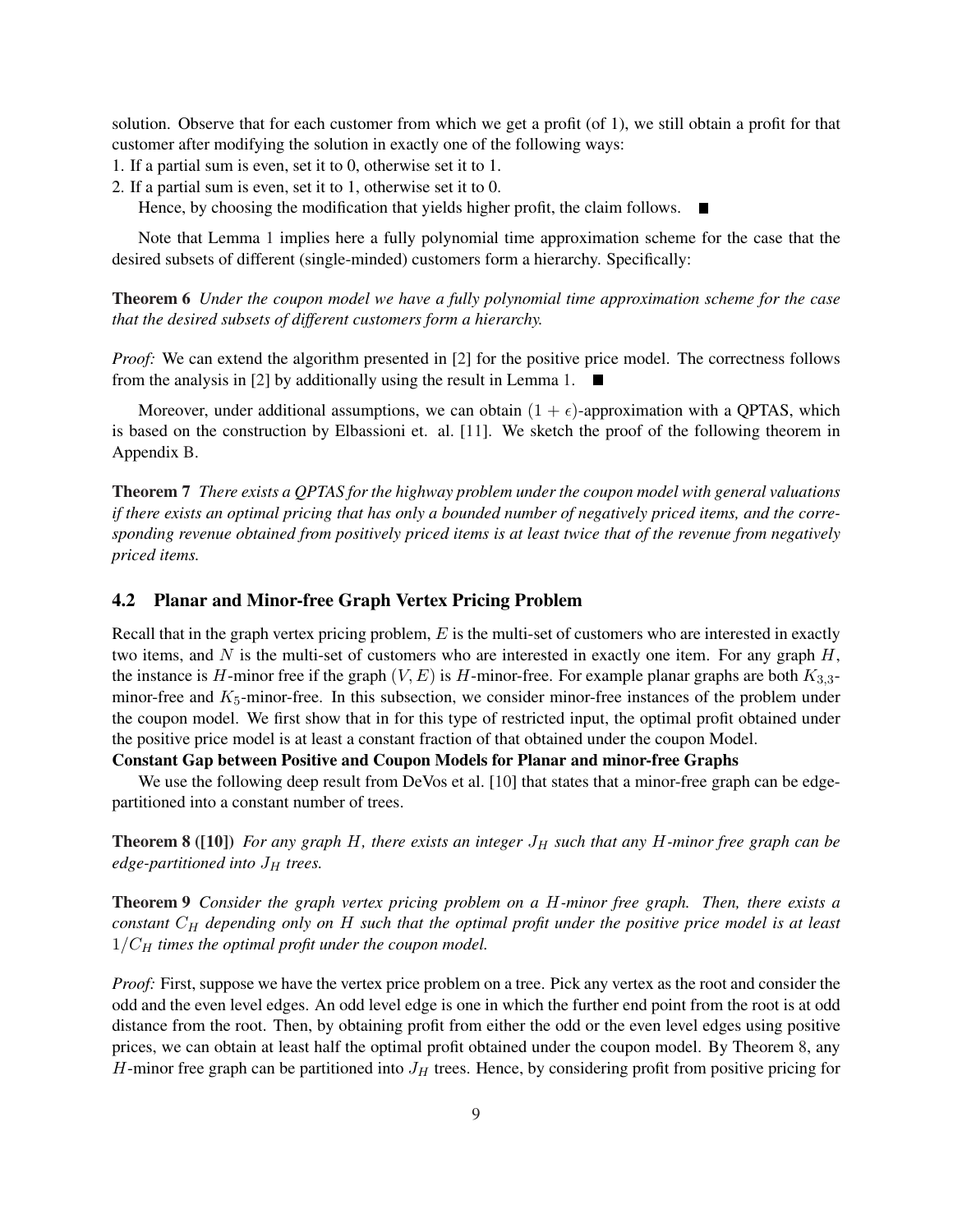each of the trees, we conclude that be setting  $C_H := 2J_H$ , there exists a positive pricing that achieves at least  $1/C_H$  fraction of the optimal profit under coupon model.  $\blacksquare$ 

#### PTAS for Planar and Minor-free Graph Instance

Theorem 10 *There exists a PTAS for minor-free instances of the graph vertex pricing problem under the coupon model.*

We will use the following decomposition procedure for  $H$ -minor-free graphs by Demaine et al. [9]- see Theorem 3.1.

Theorem 11 (PARTITION INTO BOUNDED-TREEWIDTH GRAPHS)*For any graph* H*, there is a constant*  $C_H$ , such that for any integer  $k \geq 2$  and for any H-minor-free graph G, the edges of G can be partitioned *into* k sets such that any  $k - 1$  of the sets induce a graph of treewidth at most  $C_Hk$ . Furthermore, such a *partition can be found in polynomial time.*

**Proof of Theorem 10** We next describe how to use Theorem 11 to solve the minor-free graph vertex pricing problem.

**Algorithm Outline** We use the decomposition procedure in Theorem 11 to partition the edges of  $(V, E)$ into  $k = \frac{1}{6}$  $\frac{1}{\epsilon}$  sets  $E = \bigcup_{i=1}^{k} E_i$ . We discard the set  $E_i$  whose sum of valuations is the smallest, and let  $E'$ to be the union of the remaining  $k - 1$  parts. Since  $(V, E')$  has bounded treewidth, we can use dynamic programming to solve the instance restricted to  $E'$  and N exactly, thereby achieving a solution whose value is at least  $(1 - \epsilon)$  that of the optimal solution.

We next describe a dynamic program to solve the problem restricted to the customers in  $E' \cup N$ . Let  $\mathcal{T} = (T, E_T)$  be a tree decomposition of  $(V, E')$ . In particular, for each  $t \in T$ , there exists  $V_t \subseteq V$ such that  $V = \bigcup_t V_t$ , and for each  $\{i, j\} \in E'$ , there exists  $t \in T$  such that  $\{i, j\} \subseteq V_t$ . Moreover, if  $\{t_1, t_2\}, \{t_2, t_3\} \in E_T$ , then  $V_{t_1} \cap V_{t_3} \subseteq V_{t_2}$ . Since the treewidth of  $(V, E')$  is at most  $C_H k$ , we can assume for all  $t \in T$ ,  $|V_t| = \kappa := C_H k + 1$ .

Pick any node in T to be the root r. The terms *child, parent, ancestor* and *descendant* are used in their usual sense. For any  $t \in T$ , let  $T(t)$  be the subtree rooted at t. For any  $t \in T$ , let  $A(t)$  be the set of customers whose items are contained in  $\bigcup_{q \in \mathcal{T}(t)} V_q$ .

By Lemma 2, we only need to consider prices in  $U := \{s : |s| \leq 2nh, 2s \in \mathbb{Z}\}\.$  The running time would have hence have a dependence on h. If h is large, then we can use a standard rounding argument. Let  $\delta := \epsilon h/2n$  and consider prices in  $U' := \{ l\delta : |l\delta| \leq 2nh, l \in \mathbb{Z} \}$ . Note that  $|U'| = O(mn^2/\epsilon)$ . Let S be the one among  $U$  and  $U'$  that has smaller cardinality. Hence, we consider prices from a set of size at most  $|S| = O(n) \cdot \min\{mn/\epsilon, h\}.$ 

For each  $t \in T$ , we fix some ordering on the r vertices in  $V_t$  such that any  $x \in S^{\kappa}$  represents a price assignment for the items in  $V_t$ .

Suppose  $u, v \in T$  such that u is the parent of v. Given  $x_u, x_v \in S^{\kappa}$ , let  $B(u, v, x_u, x_v)$  be the profit obtained from customers of the form  $e = \{i, j\}$  such that  $i \in V_u$ ,  $j \in V_v$  and  $e \notin A(v)$ , where items in  $V_u$  are priced according to  $x_u$  and those in  $V_v$  according to  $x_v$ . If  $x_u$  and  $x_v$  are inconsistent because of common items in  $V_u$  and  $V_v$ , let  $B(u, v, x_u, x_v)$  be  $-\infty$ .

Given  $t \in T$  and  $x \in S^{\kappa}$ , let  $C(t, x)$  be the maximum profit obtained from customers in  $A(t)$  such that items in  $V_t$  are priced according to x. If t is a leaf, then it is trivial to compute  $C(t, x)$ . Otherwise,  $C(t, x)$ can be computed by the following equation:  $C(t, x) = \sum_{u} \max_{x' \in S} [B(t, u, x, x') + C(u, x')]$ , where the summation is over all children u of t. The optimal solution to the problem is given by  $\max_{x \in S^{\kappa}} C(r, x)$ . To compute each  $C(t, x)$ , we need to try each  $x'$  for each child of x. Hence, this takes time  $n \cdot |S|^{\kappa}$ . The total number of such entries is at most  $n \cdot |S|^{\kappa}$ . Hence, the total time is  $n^2|S|^{2\kappa} \leq n^2 \cdot |S|^{O(C_H/\epsilon)}$ , where  $|S| = O(n) \cdot \min\{mn/\epsilon, h\}.$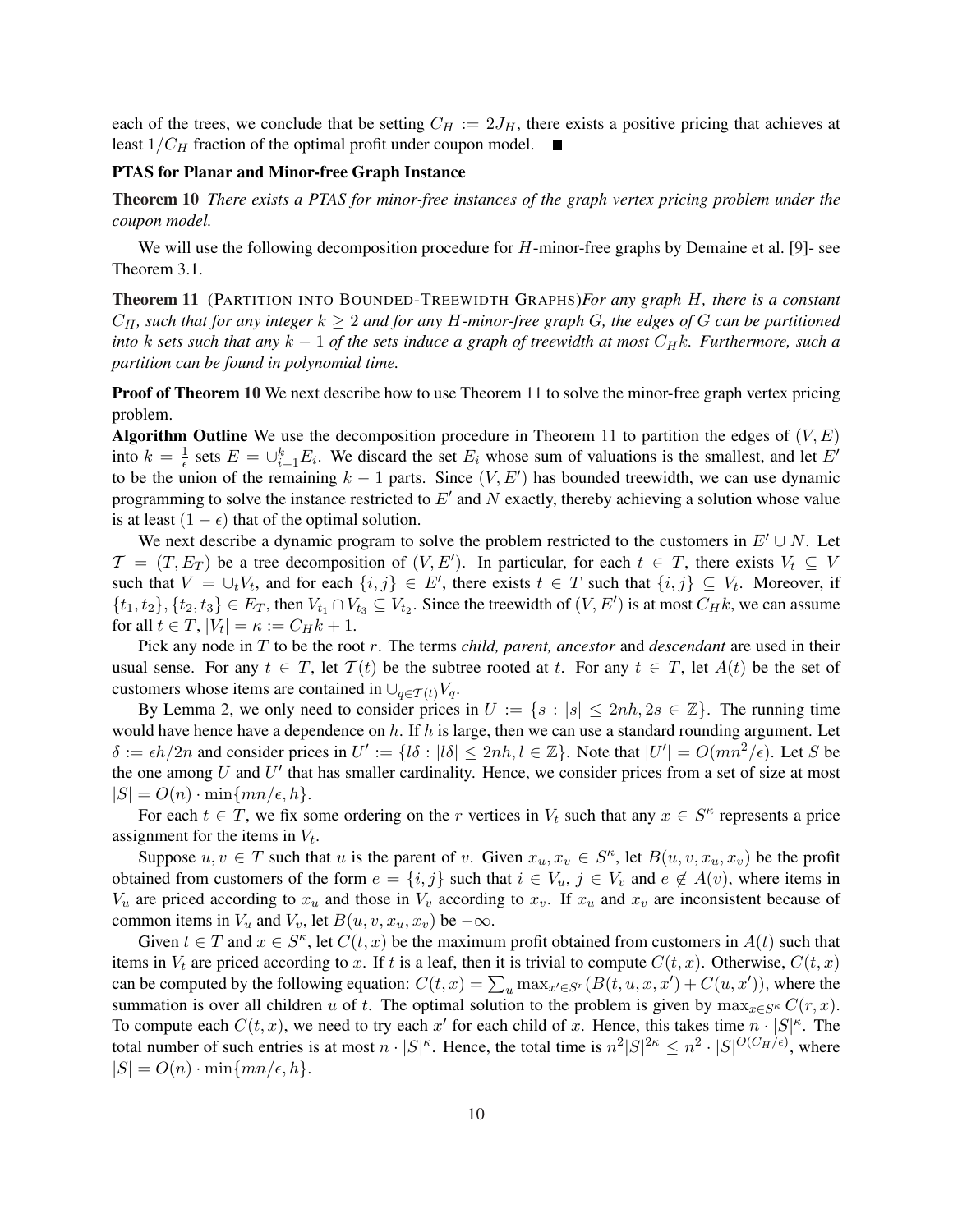# 5 B-Bounded Discount Model

We next consider the bounded discount model. The main feature is that the net profit we obtain from a customer is exactly the sum of the prices of the items in the bundle of that customer, and hence can be negative. As explained in the introduction, the extra condition that the price of an item must be at least −B corresponds to the real life situation in which the selling price of an item can be below its cost, but not negative. We state below our main results in this model and we prove them in the Appendix A.

Theorem 12 *There exists an* O(B) *approximation algorithm for the vertex pricing problem under the* B*bounded discount model.*

Theorem 13 *There exists an PTAS for minor-free instances of the graph vertex pricing problem under the* B*-bounded discount model for fixed* B *under either* one *of the following assumptions: (1) All customers have valuations at least 1. (2) There is no multi-edge in the graph.*

Theorem 14 *There exists an FPTAS for the case that the desired subsets of different customers form a hierarchy under both the discount and the* B*-bounded discount models.*

### 6 Discussion and Open Problems

In this paper, we have formally introduced the problem of assigning positive or negative markups to goods of fixed marginal cost in order to maximize revenue in the presence of single-minded customers, and we have shown that by pricing certain items below their marginal costs, we can obtain a substantial improvement in the overall profit. We have also developed approximation algorithms for the *discount* and *coupon* models for several interesting special cases considered previously in the literature.

Obtaining constant factor appropriation algorithms in the coupon model for general graph vertex pricing problem<sup>3</sup> and the highway problem with arbitrary valuations seems believable but very challenging. In the light of the proof construction of the recent almost logarithmic hardness result by Demaine et al. [8], it is conceivable that in the coupon model, finding an optimal pricing for general single-minded customers (even all with valuations one) is hard to approximate better than a logarithmic factor.

We have also studied the *discount without loss* model, another mathematically interesting model for pricing below cost. This is a model "in between" the *discount* model and the *coupon* model. Here our goal is to compete with an optimum which prices the items in a way that for any customer, the sum of the selling prices of items in his desired set is at least the sum of the marginal costs. We present some results in Appendix C and it would be interesting to explore this model further.

<sup>&</sup>lt;sup>3</sup>Note that obtaining a constant factor approximation for bipartite graphs implies a constant factor approximation for general graphs in the coupon model.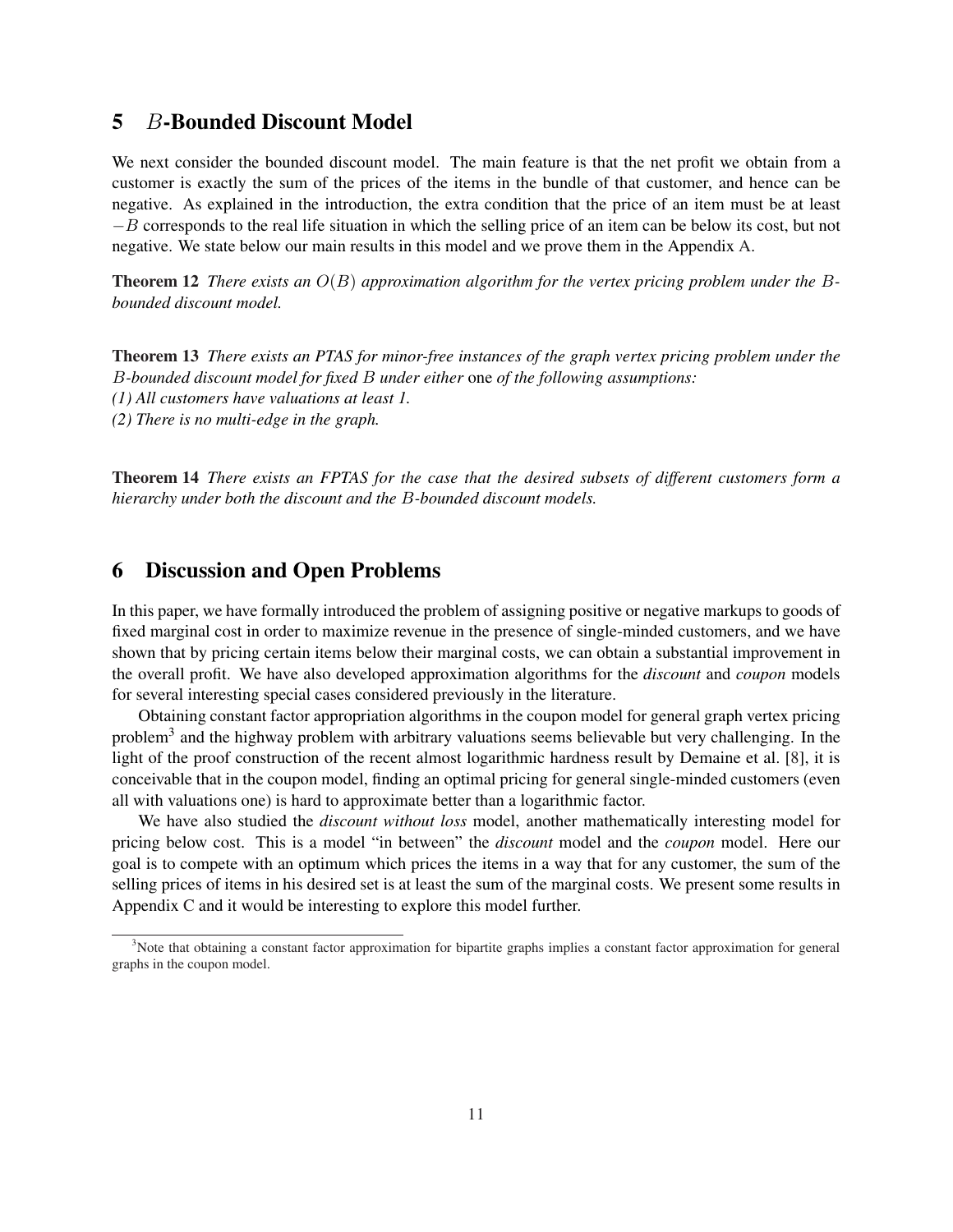# References

- [1] G. Aggarwal, T. Feder, R. Motwani, and A. Zhu. Algorithms for multi-product pricing. In *Proceedings of the International Colloquium on Automata, Languages, and Programming*, pages 72–83, 2004.
- [2] M.-F. Balcan and A. Blum. Approximation Algorithms and Online Mechanisms for Item Pricing. In *ACM Conference on Electronic Commerce* , 2006.
- [3] M.-F. Balcan, A. Blum, J. Hartline, and Y. Mansour. Mechanism Design via Machine Learning. In *46th Annual IEEE Symposium on Foundations of Computer Science*, pages 605 – 614, 2005.
- [4] P. Briest and P. Krysta. Single-Minded Unlimited Supply Pricing on Sparse Instances. In *Proceedings of the 17th ACM-SIAM Symposium on Discrete Algorithms*, 2006.
- [5] P. Briest and P. Krysta. Single-Minded Unlimited Supply Pricing on Sparse Instances. In *Proceedings of the 17th Annual ACM-SIAM Symposium on Discrete Algorithms*, pages 1093 – 1102, 2006.
- [6] P. Briest and P. Krysta. Buying Cheap is Expensive: Hardness of Non-Parametric Multi-Product Pricing. In *Proceedings of the 18th Annual ACM-SIAM Symposium on Discrete Algorithms*, 2007.
- [7] P. DeGraba. Volume discounts, loss leaders, and competition for more profitable customers. Federal Trade Commission Bureau of Economics, Working Paper 260, February 2003.
- [8] E. D. Demaine, U. Feige, M. Hajiaghayi, and M. R. Salavatipour. Combination Can Be Hard: Approximability of the Unique Coverage Problem. In *Proceedings of the 17th Annual ACM-SIAM Symposium on Discrete Algorithms*, pages 162 – 171, 2006.
- [9] E. D. Demaine, M. Hajiaghayi, and K. Kawarabayashi. Algorithmic Graph Minor Theory: Decomposition, Approximation, and Coloring. In *46th Annual IEEE Symposium on Foundations of Computer Science*, pages 637–646, 2005.
- [10] M. DeVos, G. Ding, B. Oporowski, D. P. Sanders, B. Reed, P. Seymour, and D. Vertigan. Excluding any graph as a minor allows a low tree-width 2-coloring. In *Journal of Combinatorial Theory Series B. Volume 91 , Issue 1*, pages 25–41, 2004.
- [11] K. Elbassioni, R. Sitters, and Y. Zhang. A quasi-ptas for envy-free pricing on line graphs. In *Proceedings of the 15th Annual European Symposium on Algorithms*, 2007.
- [12] U. Feige and M. X. Goemans. Approximating the Value of Two Prover Proof Systems, with Applications to MaxtwoSat and MaxDicut. In *Proceedings of the Third Israel Symposium on Theory of Computing and Systems*, pages 182–189, 1995.
- [13] A. Grigoriev, J. van Loon, R. Sitters, and M. Uetz. How to Sell a Graph: Guideliness for Graph Retailers. Meteor Research Memorandum RM/06/001, Maastricht University, 2005.
- [14] V. Guruswami, J. Hartline, A. Karlin, D. Kempe, C. Kenyon, and F. McSherry. On Profit-Maximizing Envy-Free Pricing. In *Proceedings of the 16th Annual ACM-SIAM Symposium on Discrete Algorithms*, pages 1164 – 1173, 2005.
- [15] J. Hartline and V. Koltun. Near-Optimal Pricing in Near-Linear Time . In *9th Workshop on Algorithms and Data Structures*, pages 422 – 431, 2005.
- [16] N. Nisan, T. Rougharden, E. Tardos, and V. V. (Eds.). *Algorithmic Game Theory*. 2006. To appear.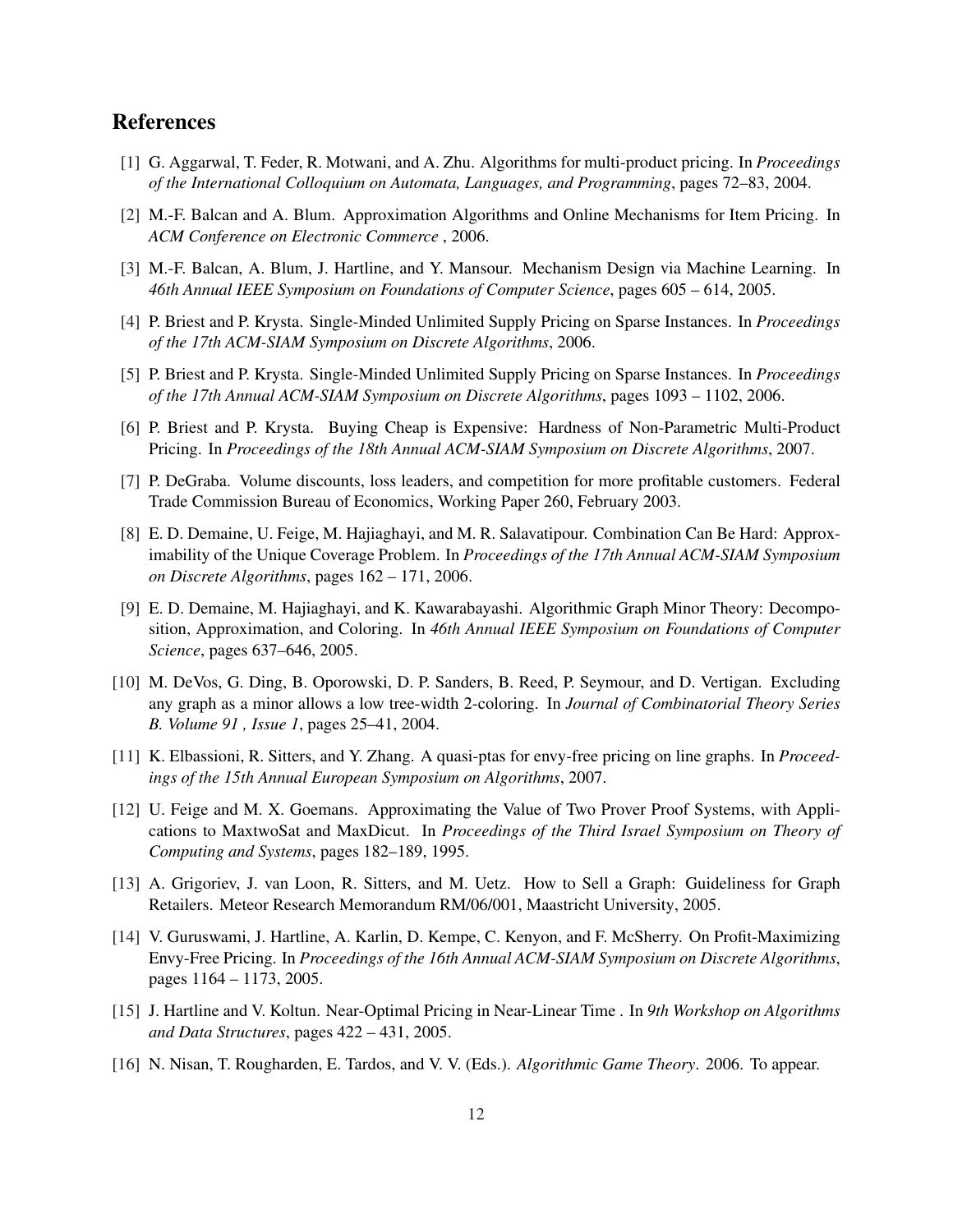# A Proofs

**Theorem 2** For the highway problem, there exists an  $\Omega(\log n)$  gap between the coupon model and the (B-bounded) discount model.

*Proof:* Again, we set  $B := 1$ . We construct a similar example  $T_r$ . For  $r = 0$ ,  $T_0$  is the same as  $S_0$ . But for  $r \geq 1$ ,  $T_r$  consists of two copies of  $T_{r-1}$ , but *without* an extra item between them. We also have 2<sup>r</sup> customers, each of which has valuation 1 and corresponds to a set containing all items. In this case, the number of items is  $n_r := 2^r$ .

Using a randomized argument shown later in Theorem 4 from Section 4,  $\text{OPT}_{coup} = \Omega(2^r r)$ . We next consider the profit of  $T_r$  under the B-bounded discount model. First, observe that the optimal solution can be attained by integer prices. We first show that if the sum of the prices of all items is  $\lambda$ , then the profit under the discount model is at most  $\lambda(2^{r+1} - 1)$ . We show this by induction on r. For  $r = 0$ , the result is trivial. Consider  $T_{r+1}$  and suppose the sum of the prices of all items is  $\lambda$ . Recall that  $T_{r+1}$  consists of two copies of  $T_r$ . Let  $\lambda_1$  and  $\lambda_2$  be the sum of the prices of items in each copy. Then, we have  $\lambda = \lambda_1 + \lambda_2$ . We consider separate cases.

(1)  $\lambda > 1$  In this case, the customers that are interested in all items will not buy. Hence, the maximum profit obtained is, by induction hypothesis,  $\lambda_1(2^{r+1}-1)+\lambda_2(2^{r+1}-1)=\lambda(2^{r+1}-1)\leq \lambda(2^{r+2}-1)$ .

(2)  $\lambda \leq 1$  In this case, the net profit obtained from the  $2^{r+1}$  customers who want all items is  $\lambda \cdot 2^{r+1}$ . By the induction hypothesis, the net profit by all other customers is at most  $\lambda_1(2^{r+1}-1) + \lambda_2(2^{r+1}-1) =$  $\lambda(2^{r+1}-1)$ . Hence, the total net profit is at most  $\lambda(2^{r+1}+2^{r+1}-1) = \lambda(2^{r+2}-1)$ , as required.

We next show that for the instance  $T_r$ , the maximum net profit is achieved when the sum of the prices of all items is 1, and hence by the result we just show, the maximum net profit obtained from  $T_r$  is at most  $2^{r+1} - 1$ . Again, we show this by induction on r. First, the result is trivial for  $r = 0$ . Next, consider  $T_{r+1}$ . Observe that if we just set the price of one item to be 1 and the rest to 0, then the net profit obtained is  $2^{r+2} - 1$ . By the previous result, we know if the sum of the prices of all items is non-positive, then the net profit obtained is also non-positive. Hence, it suffices to consider the case when the sum of the prices of all items is greater than 1. In this case, the customers that are interested in all items will not buy. By induction hypothesis on the two copies of  $T_r$ , the maximum net profit obtained is at most  $2(2^{r+1}-1) < 2^{r+2}-1$ , as required.

Hence,  $\text{OPT}_{coup}/\text{OPT}_B = \Omega(\log n_r)$ .  $\blacksquare$ 

Theorem 15 *There is a* 4*-approximation Algorithm under the coupon model for the highway problem on trees in the case when all all customers' valuations are precisely* 1 *and each customer's bundle corresponds to a simple path in the tree.*

*Proof:* Pick any node  $v_0$  as the root. We assign a label to each node v to the tree, which is the sum of the prices of the items corresponding to the edges in the path from root  $v_0$  to node v. Again, for each node, we assign a label from  $\{0, 1\}$  uniformly at random. This correspond to a pricing. In particular, the price of an item corresponding to an edge  $(p_v, v)$ , where  $p_v$  is the parent, is the label of v minus that of  $p_v$ .

We show that for each customer, the probability that we obtain a profit from that customer is  $\frac{1}{4}$ . Suppose the bundle of the customer corresponds to some path  $P$ . Observe that there is a unique node  $u$  that is an ancestor of all nodes on path P. We consider two cases.

(1) Path P is a sub-path of the path from the node u to some leaf. In this case, there is a node w that is a descendant of all nodes on path P. Hence, we can obtain profit from that customer *iff* the label of u is 0 and the label of w is 1. This happens with probability  $\frac{1}{4}$ .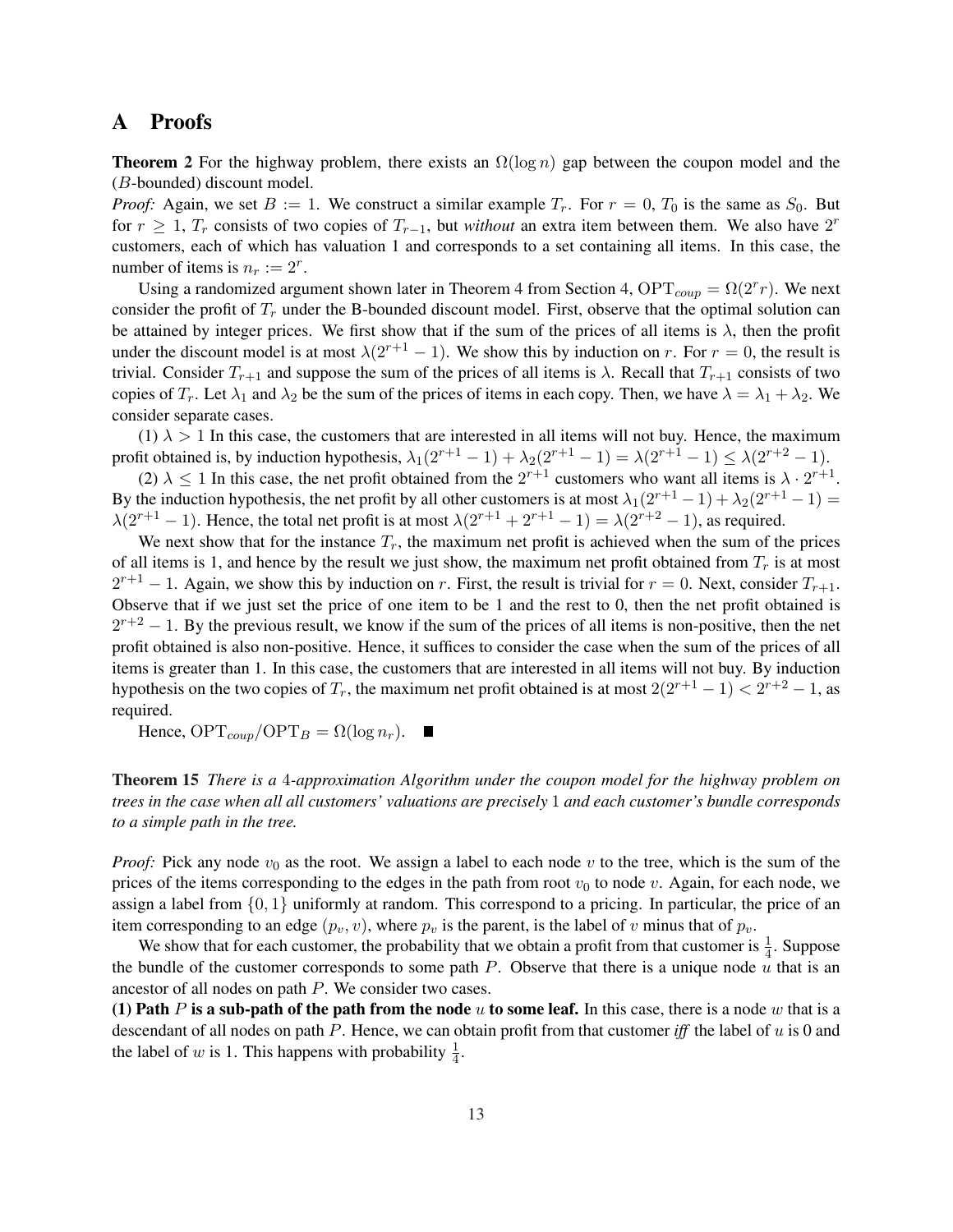(2) Path P consists of two such paths as in (1). In this case, there are two nodes  $w_1$  and  $w_2$  such that every node on path P is either on the path from u to  $w_1$  or the path from u to  $w_2$ . It follows that we can obtain a profit from the customer *iff* the label of u is 0, and exactly one of the labels of  $w_1$  and  $w_2$  is 1 and the other 0. This also happens with probability  $\frac{1}{4}$ .

**Theorem 12** There exists an  $O(B)$  approximation algorithm for the vertex pricing problem under the Bbounded discount model.

*Proof:* Suppose the optimal net profit of for an instance of the vertex price problem under the B-bounded discount model is  $OPT$ . Let m be the number of customers whose valuations are at least 1. We show that there exists a solution consisting of non-negative prices that has net profit at least  $\frac{OPT}{2B+1}$ . Since there is a  $O(1)$ -approximation algorithm [2] for positive price model, it follows that there is a  $O(B)$ -approximation algorithm under the B-bounded discount model.

We consider the following two solutions with non-negative prices.

(1) Set the price of every item to be  $\frac{1}{2}$ . Then, it follows the total profit obtained is m, the total number of customers.

(2) Consider the solution under the B-bounded discount model that attains  $OPT$ . We modify the solution in the following way. If the price of an item is p, we change it to max $\{0, p-B\}$ . Observe that if a customer is buying a bundle, then after the modification, the customer is still going to buy the bundle. However, for every customer, we can potentially lose at most 2B. Hence, the net profit for this non-negative prices is at least  $OPT - 2mB$ .

Observe that if  $m \ge \frac{OPT}{2B+1}$ , then we can just use the solution in (1). Otherwise,  $OPT - 2mB \ge \frac{OPT}{2B+1}$ , and so we can use the solution in (2).

Theorem 13 There exists a PTAS for minor-free instances of the graph vertex pricing problem under the B-bounded discount model for fixed B under either *one* of the following assumptions:

(1) All customers have valuations at least 1.

(2) There is no multi-edge in the graph.

*Proof:* The proof is very similar to that of Theorem 10. We still decompose the edges of the graphs into k groups, and after discarding one group the resulting graph has low treewidth, and so we can use dynamic program. However, since we are working under the B-bounded discount model, we could potentially lose a lot of profit from the customers that correspond to the discarded edges. We consider cases under either of the following extra assumptions.

(1) All customers have valuations at least 1. In this case, we set  $k = \frac{2B+1}{5}$  $\frac{B+1}{\epsilon}$ . Let m be the total number of customers. Then, we know  $OPT \geq m$ , because we can set each item to have price  $\frac{1}{2}$ . Suppose we pick any one of the k groups of edges to discard. Then, it follows the expected sum of valuations of the remaining customers is exactly  $(1 - \frac{1}{k})$  $\frac{1}{k}$ ) of the original sum. Moreover, the expected loss due to the customers discarded can be at most  $\frac{2mB}{k} \leq \frac{2B}{k}$  $\frac{dB}{k}$  · OPT. Hence, it follows that the expected total profit is at least  $(1 - \epsilon)OPT$ .

(2) There is no multi-edge in the graph. This means that for any two items, there is exactly one customer that is interested in both items. We do a pre-processing step. If there is an item corresponding to a vertex such that all edges incident on it has non-positive valuations, then we set the price of that item to  $+\infty$ . Essentially, we have removed that vertex, together with the edges that incident on it. Let  $n$  be the number of remaining items and  $m$  be the number of remaining edges. It follows that if we set the price of each remaining item to  $\frac{1}{2}$ . Then, the profit obtained is at least  $\frac{n}{2}$ . Hence,  $OPT \ge n/2$ . Now the graph is planar and hence,  $m \leq 3n$ . It follows  $m \leq 6$  *OPT*. Hence, setting  $k := \frac{B+3}{3\epsilon}$  and using the same argument as in the first case, the expected total profit is at least  $(1 - \epsilon)OPT$ . ■

Theorem 14 There exists a fully polynomial time approximation scheme for the case that the desired subsets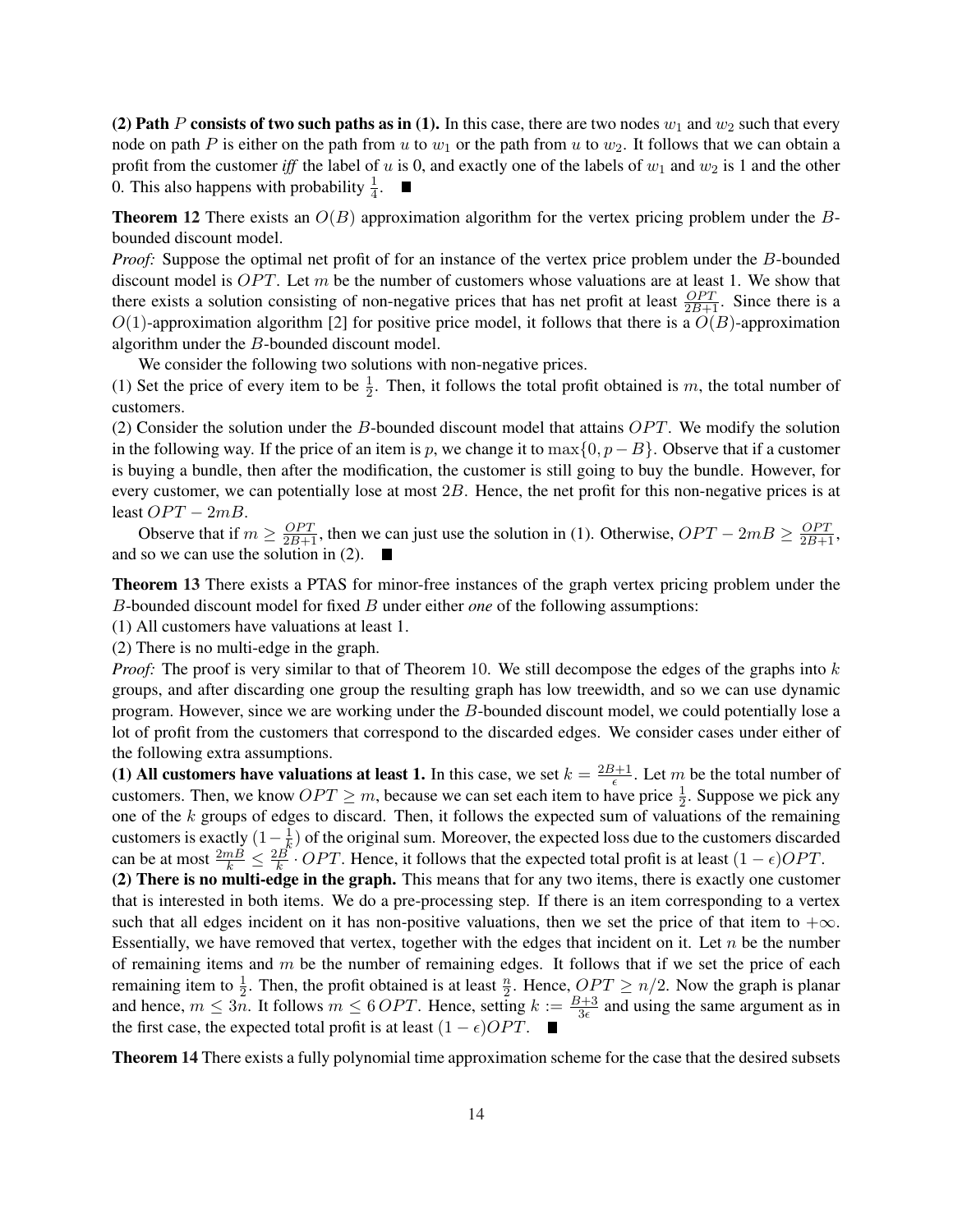of different customers form a hierarchy under the both the discount and the B-bounded discount models. *Proof:* We can extend the algorithm presented in [2] for the positive price model. The correctness follows from the analysis in [2], and in the case of discount model, by additionally using the result in Lemma 1.  $\blacksquare$ 

## B QPTAS for the Highway Problem

We describe a sketch construction of a QPTAS for obtaining  $(1 + \epsilon)$ -approximation the highway problem for general customer valuations, with additional assumptions. This approach works for both the coupon model and the bounded discount model. The method we use is based on the dynamic program by Elbassioni et. al. [11] for solving the highway problem with only non-negative prices. We would only highlight the modifications we make and the reader is advised to refer to [11] for the complete construction. We first state the result.

Theorem 7 There exists a QPTAS for the highway problem under the coupon model if there exists an optimal pricing that has only a bounded number  $C$  of negatively priced items, and the corresponding revenue obtained from positively priced items is at least twice that of the revenue from negatively priced items. The running time of the algorithm is  $\left(\frac{m}{\epsilon}\right)$  $\frac{m}{\epsilon}$ ) $O(\frac{C}{\epsilon}(\log \frac{m}{\epsilon})^2)$ .

The main idea is as follows. Suppose the items are in the order  $\{1, 2, \ldots, n\}$ , and there are m bidders. We pick the mid-point  $\hat{i} := |n/2|$ , and recursively solve for both the left  $\{1, \ldots, \hat{i}\}$  and right  $\{\hat{i}+ 1, \ldots, n\}$ halves. The difficulty is how to handle bidders whose bundles contain both items  $\hat{i}$  and  $\hat{i} + 1$ . The idea in [11] is to guess  $1 = l_k < l_{k-1} < \cdots < l_1 \leq \hat{i} < \hat{i} + 1 \leq r_1 < r_2 < \cdots < r_k = n$  and partial sums  $f_1, f_2, \ldots, f_k$  and  $g_1, g_2, \ldots, g_k$  such that the price function p satisfies the following.

1. For  $1 \leq j \leq k$ ,  $f_j = \sum_{i=1}^{k}$  $\sum_{i=r_j}^{i} p(i)$  and  $g_j = \sum_{i=1}^{r_j}$  $\sum_{i=\hat{i}+1}^{r_j} p(i)$ .

2. For 
$$
1 \le j < k
$$
,  $f_{j+1} \ge (1 + \epsilon)f_j$  and  $g_{j+1} \ge (1 + \epsilon)g_j$ .

3. For  $1 \le j < k$   $\sum_{i=r_{j+1}+1}^{\widehat{i}} p(i) < (1+\epsilon) f_j$  and  $\sum_{i=\widehat{i}+1}^{r_{j+1}-1} p(i) < (1+\epsilon) g_j$ .

The choice of  $r_j$ 's,  $l_j$ 's,  $f_j$ 's and  $g_j$ 's forms a configuration. Note any pricing q has a configuration consistent with it. Now, given a bidder interested in items  $I = \{l, l + 1, \ldots, r - 1, r\}$ , where  $l \leq \hat{i}$  and  $r \geq \hat{i} + 1$ , there exists s and t such that  $l_{s+1} < l \leq l_s$  and  $r_t \leq r < r_{t+1}$ . Observe that the following property is used crucially in [11] for  $(1 + \epsilon)$ -approximation.

$$
f_s + g_t \le q(I) \le (1 + \epsilon)(f_s + g_t) \tag{3}
$$

Note that using standard rounding techniques, we can assume  $k = O(\log P/\log(1+\epsilon))$ , where  $P :=$  $mn^2/\epsilon$ . Hence, the number of configurations is at most  $L = (nP)^{2k}$ , and we have the following recursion for running time:  $T(n) \leq poly(m) + 2L \cdot T(n/2)$ . Hence, we get  $T(n) \leq (2L)^{\log n} \cdot poly(m)$ .

Observe that the inequality (3) holds only when non-negative prices are assigned. In particular, if  $q(\{l, \ldots, \hat{i}\}) > 0$  and  $q(\{\hat{i} + 1, \ldots, r\}) < 0$ , then  $f_s + g_t$  is no longer a good approximation to  $q(I)$ when  $f_s$  and  $g_t$  have similar magnitude. Although we cannot make guarantees about local rounding, we can ensure the rounding gives a good approximation globally if we make the following assumption.

There exists an optimal pricing q such that  $\sum_{e \in E}$  $\overline{ }$  $_{i \in e: q(i) > 0} q(i) \geq 2$  $\overline{ }$ e∈E  $\overline{ }$  $_{i\in e:q(i)<0}(-q(i)).$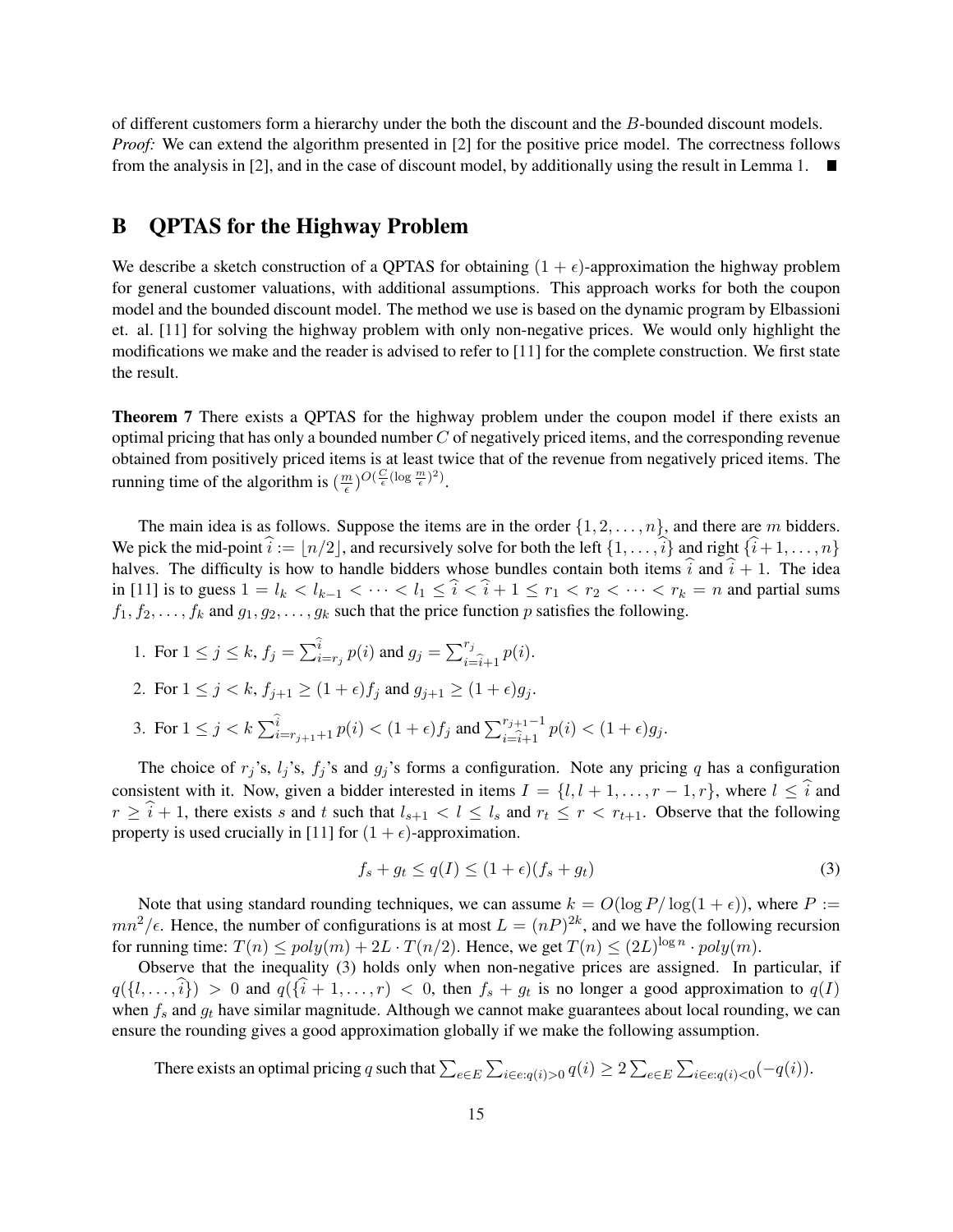Intuitively, this assumption states that the positive revenue of the optimal solution has to be at least twice that of the negative revenue.

Another technical issue that one encounters is that with negative prices, the  $f'_j$  and  $g_j$ 's are no longer monotone. Hence, we would have to bound the number  $C$  of negatively priced items as well. Hence, at the beginning, we have to guess which items are negatively priced and their corresponding negative prices. This introduce an overall multiplicative factor of  $(nP)^C$  in the running time.

Moreover, there would be C monotone segments and hence we would have to guess  $kC$  indices j's on both the left and right hand sides, where  $k = O(\log P/\log(1+\epsilon))$ . Hence, the number of configurations is  $L = (nP)^{2Ck}$ . As noted in [11], we can always assume  $n \leq 2m$ . Hence, the running time for the dynamic program with both positive and negative prices is at most  $(nP)^C \cdot (2L)^{\log n} \cdot poly(m) = (\frac{m}{\epsilon})^{O(\frac{C}{\epsilon}(\log \frac{m}{\epsilon})^2)}$ , which is quasi-polynomial in  $m$ .

### C Algorithms for Discount without Loss on Highway Problem

As mentioned in Section 6, in the *discount without loss* model hte goal is to compete with an optimum which prices the items in a way that for any customer, the sum of the selling prices of items in his desired set is at least the sum of the marginal costs. More formally, we want the price vector **p** that maximizes set is at least the sum<br>Profit<sub>rwl</sub>(**p**) =  $\sum$  $e: w_e \geq \sum$  $\sum_{i \in e} \sum_{p_i} p_i$ , subject to the extra condition that for each customer  $e$ ,  $\sum_{i \in e} p_i \geq 0$ .

Let  $\mathbf{p}_{rwl}^*$  be the price vector with the maximum profit and let  $\text{OPT}_{rwl} = \text{Profit}_{rwl}(\mathbf{p}_{rwl}^*)$ .

This model has exactly the same DAG representation for the highway problem as before except there is no backward edges in the corresponding leveled graph. In particular, if there are  $n$  items, then for each is no backward edges in the corresponding leveled graph. In particular, if there are *n* hems, then for each  $0 \le i \le n$ , there is a node  $v_i$  that represents the partial sum  $s_i := \sum_{l=1}^i p_l$ , where  $p_l$  is the price of the Ith item. Moreover, if a customer is interested in items  $i + 1$  through j (inclusive), then the customer is represented by the (directed) arc  $(v_i, v_j)$ .

Below we present two theorems in this model for the highway problem.

Theorem 16 *For the discount without loss model on the highway problem in which all valuations are 1, there exists a randomized algorithm that gives* O(log n) *approximation, where* n *is the number of items.*

*Proof:* We consider the DAG representation of the instance, in which each node corresponds to a partial sum. In the discount without loss model, each customer corresponds to an arc  $(v_i, v_j)$  and hence the label of  $v_i$  cannot be larger than that of  $v_j$ . Therefore, all the customers impose a partial ordering on the nodes. We pick any topological order that satisfy the partial ordering. If no such topological order exists, then the instance is infeasible. We relabel the nodes such that  $v_0$  appears first in the ordering and  $v_n$  the last.

We group the arcs corresponding to customers into  $\log n$  groups such that each group is defined to be  $E_k := \{ (v_i, v_j) : 2^k \leq j - i < 2^{k+1} \}, \text{ for } 0 \leq k \leq \lfloor \log_2 n \rfloor.$ 

Let  $k^*$  be the group that contains the largest number of customers. Set  $p := 1/2^{k^*+1}$ . We set the labels for the nodes in the following way. We set the label of  $v_0$  to be 0. In general, given that the label of  $v_i$  is set to l, with probability p the label of  $v_{i+1}$  is set to l + 1, and with probability  $1 - p$  it is set to l.

We next show that each customer  $(v_i, v_j)$  in group  $E_{k^*}$  contributes to a profit of 1 with probability at least  $\frac{1}{8}$ . Let  $r := j - i$  and hence  $2^{k^*} \le r < 2^{k^*+1}$ . Note that we receive profit from the customer *iff* the label increases exactly once going from  $v_i$  to  $v_j$ . This happens with probability  $rp(1-p)^{r-1} \geq \frac{1}{2}$  $\frac{1}{2}(1-p)^{1/p} \geq \frac{1}{8}$  $\frac{1}{8}$ , since  $p \leq \frac{1}{2}$  $\frac{1}{2}$ .

Hence, it follows that the expected profit returned is an  $O(\log n)$  approximation.